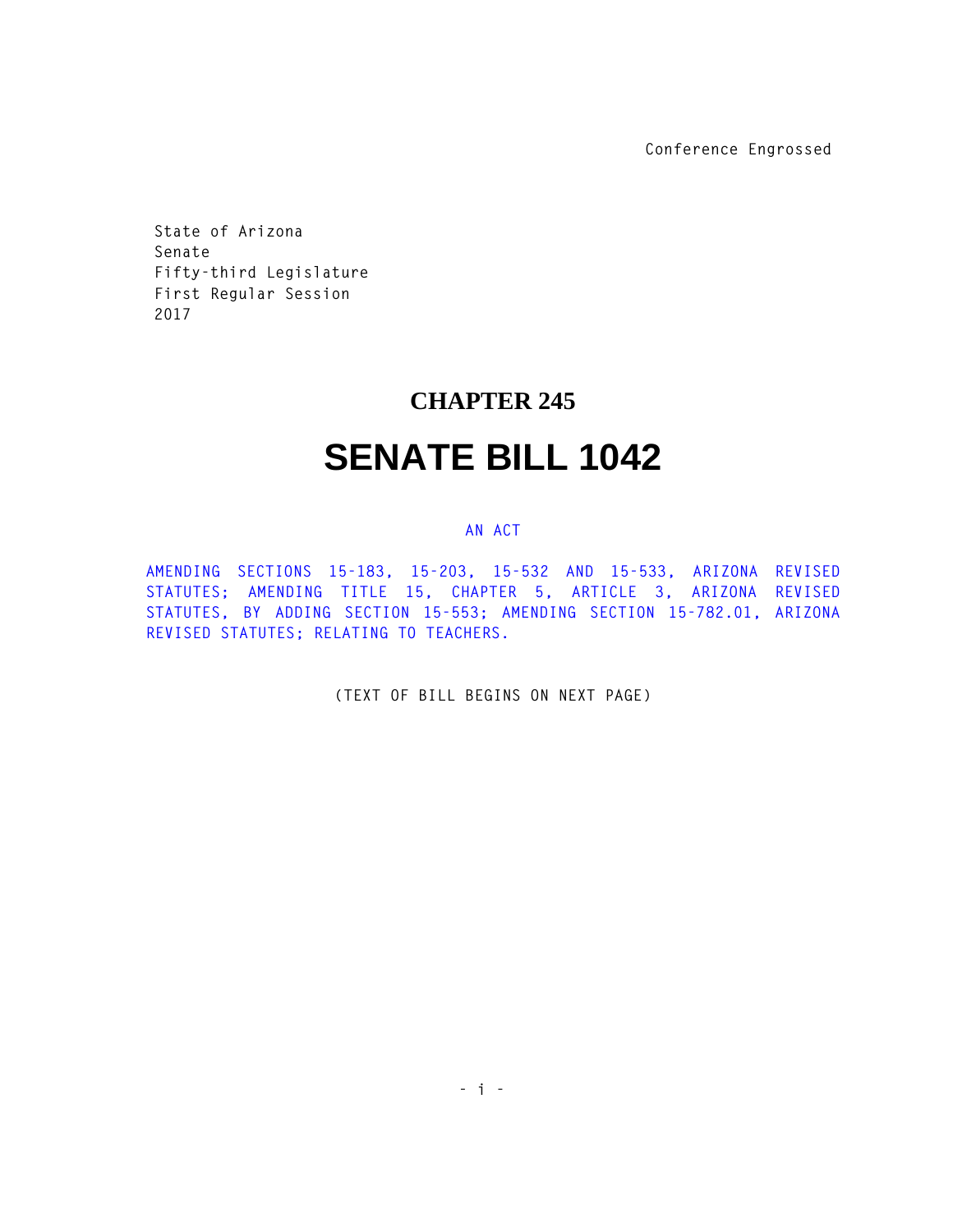**1 Be it enacted by the Legislature of the State of Arizona: 2 Section 1. Section 15-183, Arizona Revised Statutes, is amended to 3 read: 4 15-183. Charter schools; application; requirements; immunity; 5 exemptions; renewal of application; reprisal; fee; 6 funds; annual reports 7 A. An applicant seeking to establish a charter school shall submit 8 a written application to a proposed sponsor as prescribed in subsection C 9 of this section. The application, application process and application 10 time frames shall be posted on the sponsor's website and shall include the 11 following, as specified in the application adopted by the sponsor: 12 1. A detailed educational plan. 13 2. A detailed business plan. 14 3. A detailed operational plan. 15 4. Any other materials required by the sponsor. 16 B. The sponsor of a charter school may contract with a public body, 17 private person or private organization for the purpose of establishing a 18 charter school pursuant to this article. 19 C. The sponsor of a charter school may be either the state board of 20 education, the state board for charter schools, a university under the 21 jurisdiction of the Arizona board of regents, a community college district 22 or a group of community college districts, subject to the following 23 requirements: 24 1. An applicant may not submit an application for sponsorship to 25 any person or entity other than those prescribed in this subsection. 26 2. The applicant may submit the application to the state board of 27 education or the state board for charter schools. Notwithstanding any 28 other law, neither the state board for charter schools nor the state board 29 of education shall grant a charter to a school district governing board 30 for a new charter school or for the conversion of an existing district 31 public school to a charter school. The state board of education or the 32 state board for charter schools may approve the application if the 33 application meets the requirements of this article and may approve the 34 charter if the proposed sponsor determines, within its sole discretion, 35 that the applicant is sufficiently qualified to operate a charter school 36 and that the applicant is applying to operate as a separate charter holder 37 by considering factors such as whether: 38 (a) The schools have separate governing bodies, governing body 39 membership, staff, facilities and student population. 40 (b) Daily operations are carried out by different administrators. 41 (c) The applicant intends to have an affiliation agreement for the 42 purpose of providing enrollment preferences. 43 (d) The applicant's charter management organization has multiple 44 charter holders serving varied grade configurations on one physical site 45 or nearby sites serving one community.**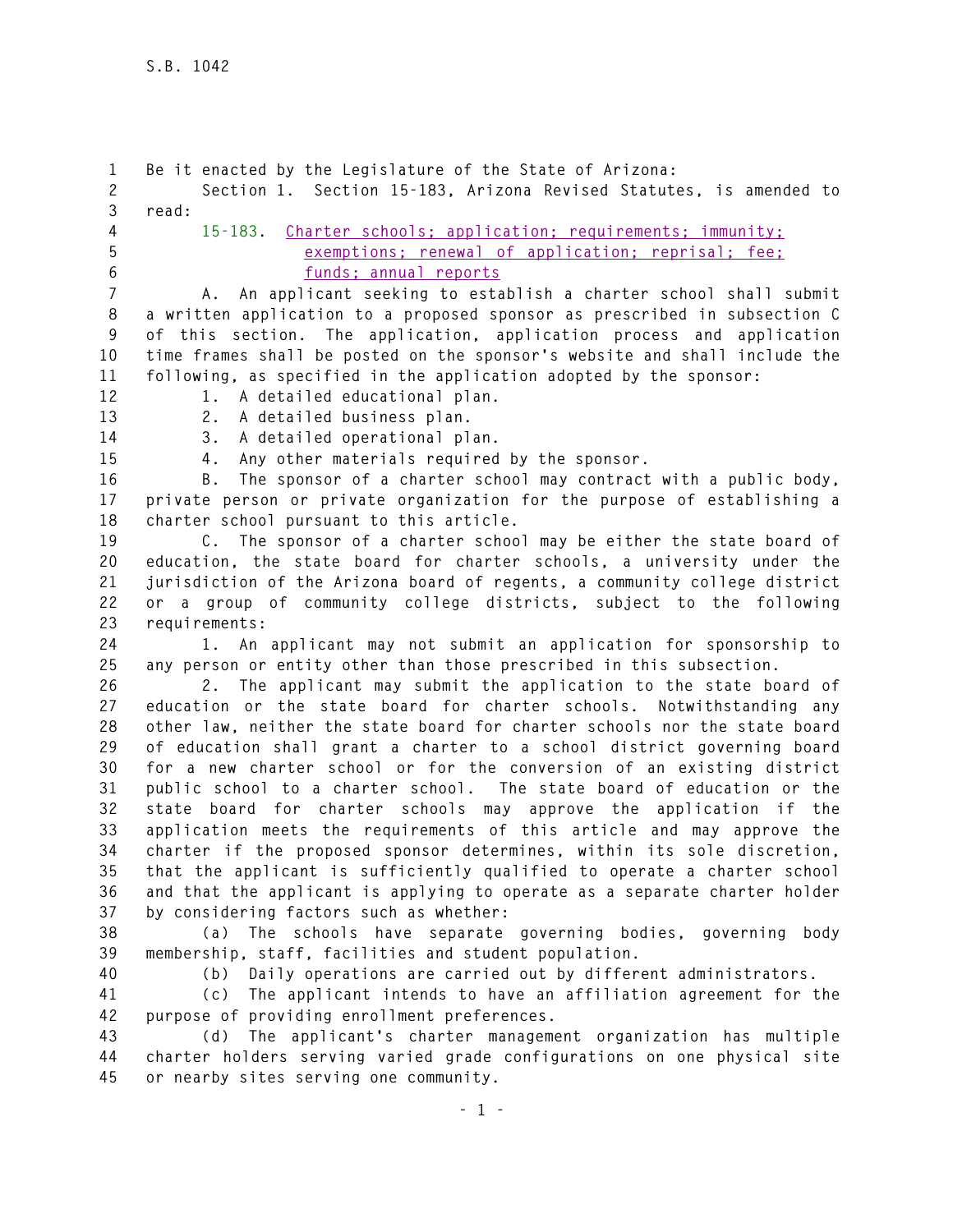**1 (e) It is reconstituting an existing school site population at the 2 same or new site.** 

**3 (f) It is reconstituting an existing grade configuration from a 4 prior charter holder with at least one grade remaining on the original 5 site with the other grade or grades moving to a new site. The state board 6 of education or the state board for charter schools may approve any 7 charter schools transferring charters. If the state board of education or 8 the state board for charter schools rejects the preliminary application, 9 the state board of education or the state board for charter schools shall 10 notify the applicant in writing of the reasons for the rejection and of 11 suggestions for improving the application. An applicant may submit a 12 revised application for reconsideration by the state board of education or 13 the state board for charter schools. The applicant may request, and the 14 state board of education or the state board for charter schools may 15 provide, technical assistance to improve the application.** 

**16 3. The applicant may submit the application to a university under 17 the jurisdiction of the Arizona board of regents, a community college 18 district or a group of community college districts. A university, a 19 community college district or a group of community college districts shall 20 not grant a charter to a school district governing board for a new charter 21 school or for the conversion of an existing district public school to a 22 charter school. A university, a community college district or a group of 23 community college districts may approve the application if it meets the 24 requirements of this article and if the proposed sponsor determines, in 25 its sole discretion, that the applicant is sufficiently qualified to 26 operate a charter school.** 

**27 4. Each applicant seeking to establish a charter school shall 28 submit a full set of fingerprints to the approving agency for the purpose 29 of obtaining a state and federal criminal records check pursuant to 30 section 41-1750 and Public Law 92-544. If an applicant will have direct 31 contact with students, the applicant shall possess a valid fingerprint 32 clearance card that is issued pursuant to title 41, chapter 12, article 33 3.1. The department of public safety may exchange this fingerprint data 34 with the federal bureau of investigation. The criminal records check 35 shall be completed before the issuance of a charter.** 

**36 5. All persons engaged in instructional work directly as a 37 classroom, laboratory or other teacher or indirectly as a supervisory 38 teacher, speech therapist or principal shall have a valid fingerprint 39 clearance card that is issued pursuant to title 41, chapter 12, article 40 3.1, unless the person is a volunteer or guest speaker who is accompanied 41 in the classroom by a person with a valid fingerprint clearance card. A 42 charter school shall not employ a teacher whose certificate has been 43 surrendered or revoked, unless the teacher's certificate has been 44 subsequently reinstated by the state board of education. All other 45 personnel shall be fingerprint checked pursuant to section 15-512, or the**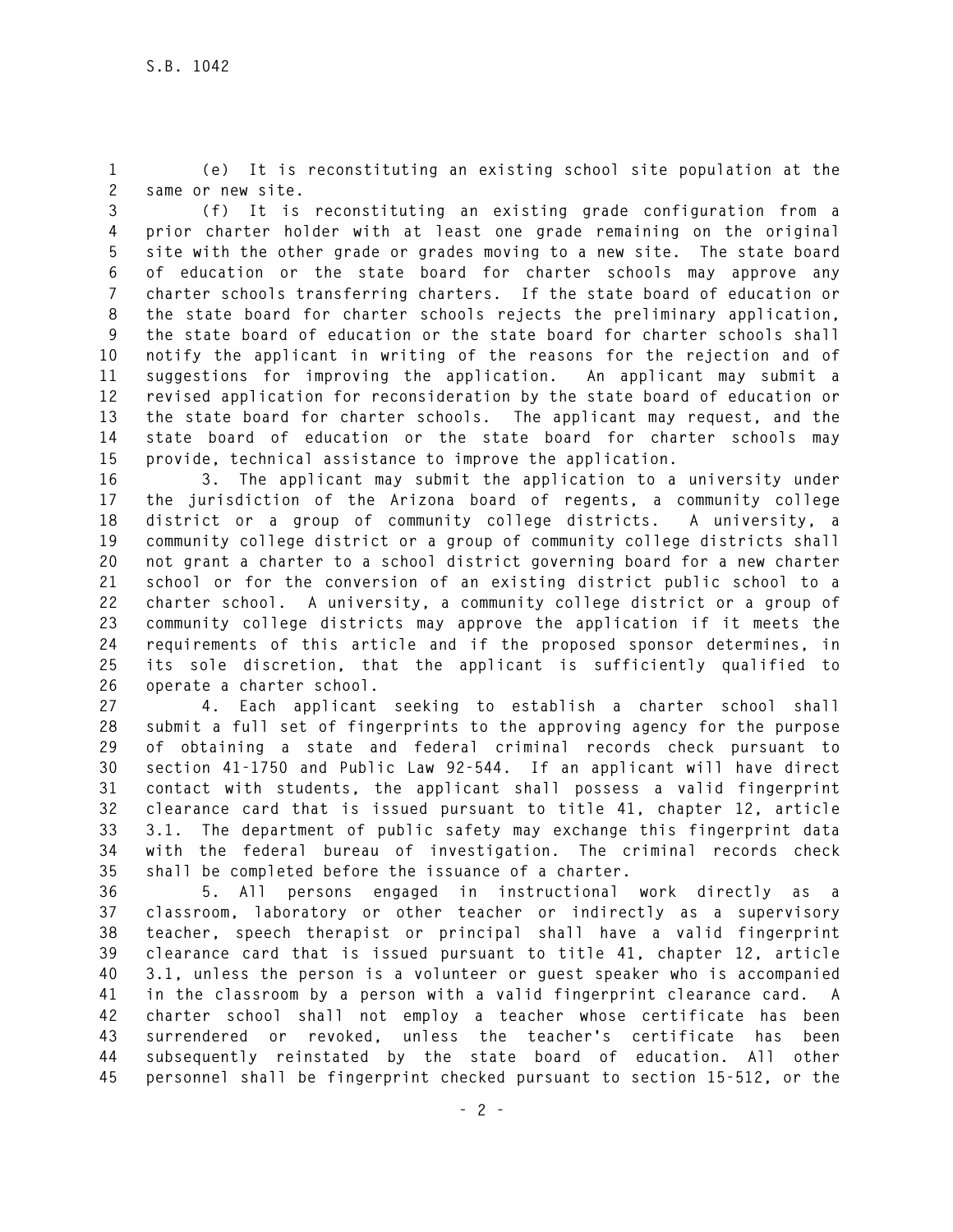**1 charter school may require those personnel to obtain a fingerprint 2 clearance card issued pursuant to title 41, chapter 12, article 3.1. 3 Before employment, the charter school shall make documented, good faith 4 efforts to contact previous employers of a person to obtain information 5 and recommendations that may be relevant to a person's fitness for 6 employment as prescribed in section 15-512, subsection F. The charter 7 school shall notify the department of public safety if the charter school 8 or sponsor receives credible evidence that a person who possesses a valid 9 fingerprint clearance card is arrested for or is charged with an offense 10 listed in section 41-1758.03, subsection B. A PERSON WHO IS EMPLOYED AT A 11 CHARTER SCHOOL THAT HAS MET THE REQUIREMENTS OF THIS PARAGRAPH IS NOT 12 REQUIRED TO MEET ANY ADDITIONAL REQUIREMENTS THAT ARE ESTABLISHED BY THE 13 DEPARTMENT OF EDUCATION OR THAT MAY BE ESTABLISHED BY RULE BY THE STATE 14 BOARD OF EDUCATION. THE STATE BOARD OF EDUCATION MAY NOT ADOPT RULES THAT 15 EXCEED THE REQUIREMENTS FOR PERSONS QUALIFIED TO TEACH IN CHARTER SCHOOLS 16 PRESCRIBED IN TITLE I OF THE EVERY STUDENT SUCCEEDS ACT (P.L. 114-95) OR 17 THE INDIVIDUALS WITH DISABILITIES EDUCATION IMPROVEMENT ACT OF 2004 18 (P.L. 108-446). Charter schools may hire personnel who have not yet 19 received a fingerprint clearance card if proof is provided of the 20 submission of an application to the department of public safety for a 21 fingerprint clearance card and if the charter school that is seeking to 22 hire the applicant does all of the following:** 

**23 (a) Documents in the applicant's file the necessity for hiring and 24 placement of the applicant before receiving a fingerprint clearance card.** 

**25 (b) Ensures that the department of public safety completes a 26 statewide criminal records check on the applicant. A statewide criminal 27 records check shall be completed by the department of public safety every 28 one hundred twenty days until the date that the fingerprint check is 29 completed or the fingerprint clearance card is issued or denied.** 

**30 (c) Obtains references from the applicant's current employer and 31 the two most recent previous employers except for applicants who have been 32 employed for at least five years by the applicant's most recent employer.** 

**33 (d) Provides general supervision of the applicant until the date 34 that the fingerprint card is obtained.** 

**35 (e) Completes a search of criminal records in all local 36 jurisdictions outside of this state in which the applicant has lived in 37 the previous five years.** 

**38 (f) Verifies the fingerprint status of the applicant with the 39 department of public safety.** 

**40 6. A charter school that complies with the fingerprinting 41 requirements of this section shall be deemed to have complied with section 42 15-512 and is entitled to the same rights and protections provided to 43 school districts by section 15-512.** 

**44 7. If a charter school operator is not already subject to a public 45 meeting or hearing by the municipality in which the charter school is**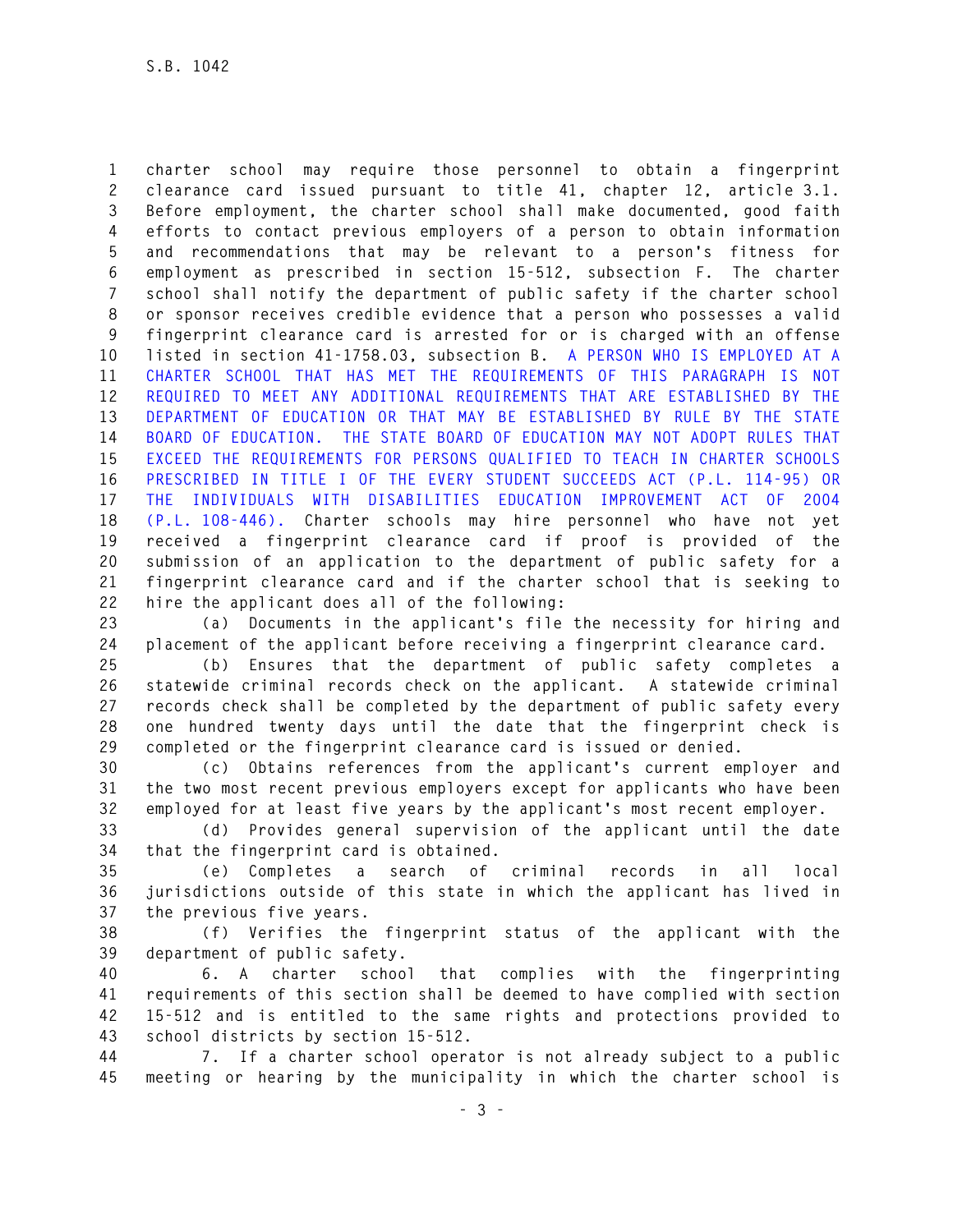**1 located, the operator of a charter school shall conduct a public meeting 2 at least thirty days before the charter school operator opens a site or 3 sites for the charter school. The charter school operator shall post 4 notices of the public meeting in at least three different locations that 5 are within three hundred feet of the proposed charter school site.** 

**6 8. A person who is employed by a charter school or who is an 7 applicant for employment with a charter school, who is arrested for or 8 charged with a nonappealable offense listed in section 41-1758.03, 9 subsection B and who does not immediately report the arrest or charge to 10 the person's supervisor or potential employer is guilty of unprofessional 11 conduct and the person shall be immediately dismissed from employment with 12 the charter school or immediately excluded from potential employment with 13 the charter school.** 

**14 9. A person who is employed by a charter school and who is 15 convicted of any nonappealable offense listed in section 41-1758.03, 16 subsection B or is convicted of any nonappealable offense that amounts to 17 unprofessional conduct under section 15-550 shall immediately do all of 18 the following:** 

**19 (a) Surrender any certificates issued by the department of 20 education.** 

**21 (b) Notify the person's employer or potential employer of the 22 conviction.** 

**23 (c) Notify the department of public safety of the conviction.** 

**24 (d) Surrender the person's fingerprint clearance card.** 

**25 D. An entity that is authorized to sponsor charter schools pursuant 26 to this article has no legal authority over or responsibility for a 27 charter school sponsored by a different entity. This subsection does not 28 apply to the state board of education's duty to exercise general 29 supervision over the public school system pursuant to section 15-203, 30 subsection A, paragraph 1.** 

**31 E. The charter of a charter school shall do all of the following:** 

**32 1. Ensure compliance with federal, state and local rules, 33 regulations and statutes relating to health, safety, civil rights and 34 insurance. The department of education shall publish a list of relevant 35 rules, regulations and statutes to notify charter schools of their 36 responsibilities under this paragraph.** 

**37 2. Ensure that it is nonsectarian in its programs, admission 38 policies and employment practices and all other operations.** 

**39 3. Ensure that it provides a comprehensive program of instruction 40 for at least a kindergarten program or any grade between grades one and 41 twelve, except that a school may offer this curriculum with an emphasis on 42 a specific learning philosophy or style or certain subject areas such as 43 mathematics, science, fine arts, performance arts or foreign language.** 

**44 4. Ensure that it designs a method to measure pupil progress toward 45 the pupil outcomes adopted by the state board of education pursuant to**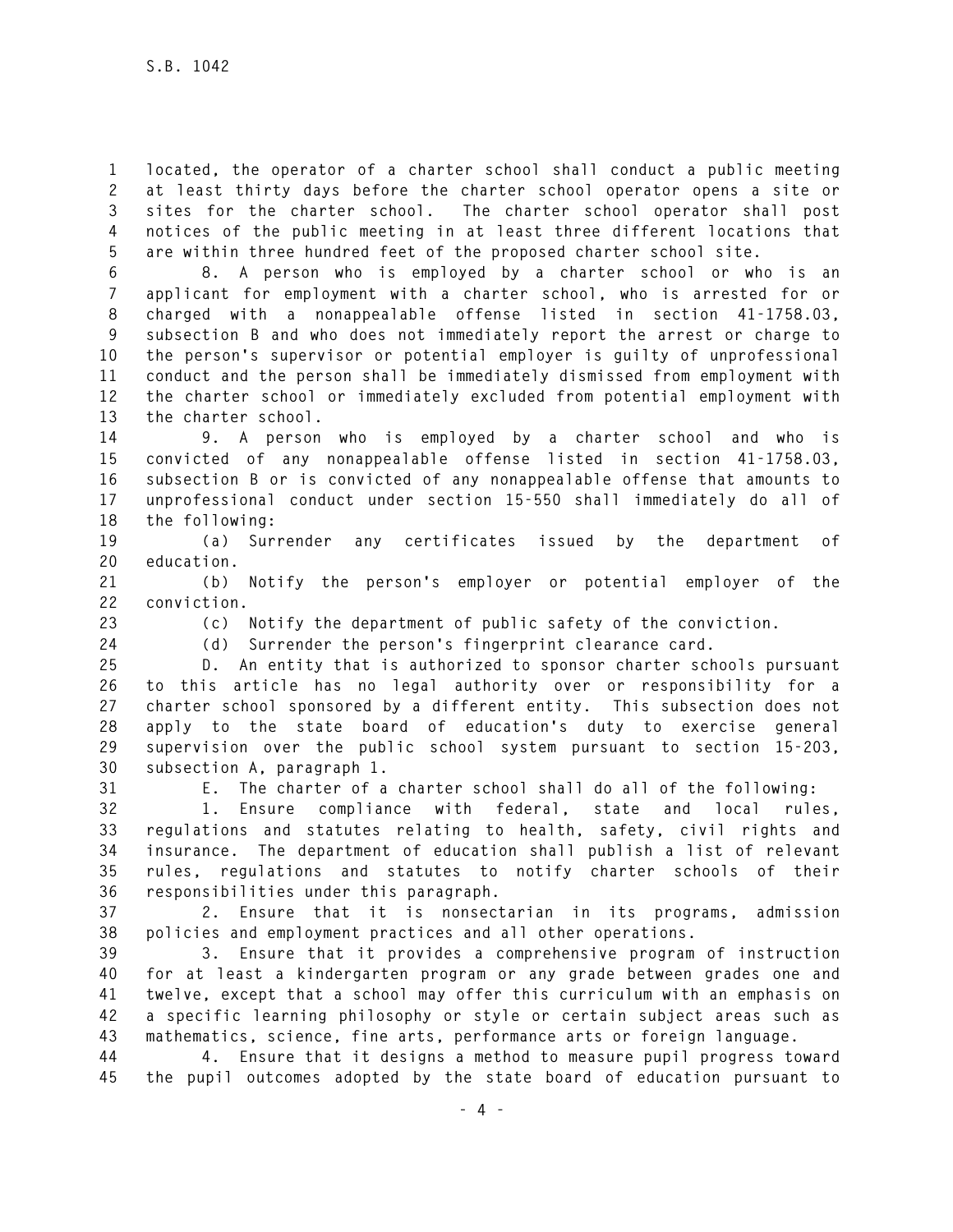**1 section 15-741.01, including participation in the statewide assessment and 2 the nationally standardized norm-referenced achievement test as designated 3 by the state board and the completion and distribution of an annual report 4 card as prescribed in chapter 7, article 3 of this title.** 

**5 5. Ensure that, except as provided in this article and in its 6 charter, it is exempt from all statutes and rules relating to schools, 7 governing boards and school districts.** 

**8 6. Ensure that, except as provided in this article, it is subject 9 to the same financial and electronic data submission requirements as a 10 school district, including the uniform system of financial records as 11 prescribed in chapter 2, article 4 of this title, procurement rules as 12 prescribed in section 15-213 and audit requirements. The auditor general 13 shall conduct a comprehensive review and revision of the uniform system of 14 financial records to ensure that the provisions of the uniform system of 15 financial records that relate to charter schools are in accordance with 16 commonly accepted accounting principles used by private business. A 17 school's charter may include exceptions to the requirements of this 18 paragraph that are necessary as determined by the university, the 19 community college district, the group of community college districts, the 20 state board of education or the state board for charter schools. The 21 department of education or the office of the auditor general may conduct 22 financial, program or compliance audits.** 

**23 7. Ensure compliance with all federal and state laws relating to 24 the education of children with disabilities in the same manner as a school 25 district.** 

**26 8. Ensure that it provides for a governing body for the charter 27 school that is responsible for the policy decisions of the charter school. 28 Notwithstanding section 1-216, if there is a vacancy or vacancies on the 29 governing body, a majority of the remaining members of the governing body 30 constitute a quorum for the transaction of business, unless that quorum is 31 prohibited by the charter school's operating agreement.** 

**32 9. Ensure that it provides a minimum of one hundred eighty 33 instructional days before June 30 of each fiscal year unless it is 34 operating on an alternative calendar approved by its sponsor. The 35 superintendent of public instruction shall adjust the apportionment 36 schedule accordingly to accommodate a charter school utilizing an 37 alternative calendar.** 

**38 F. A charter school shall keep in the personnel file of all current 39 employees who provide instruction to pupils at the charter school 40 information about the employee's educational and teaching background and 41 experience in a particular academic content subject area. A charter 42 school shall inform parents and guardians of the availability of the 43 information and shall make the information available for inspection on 44 request of parents and guardians of pupils enrolled at the charter school. 45 This subsection does not require any charter school to release personally**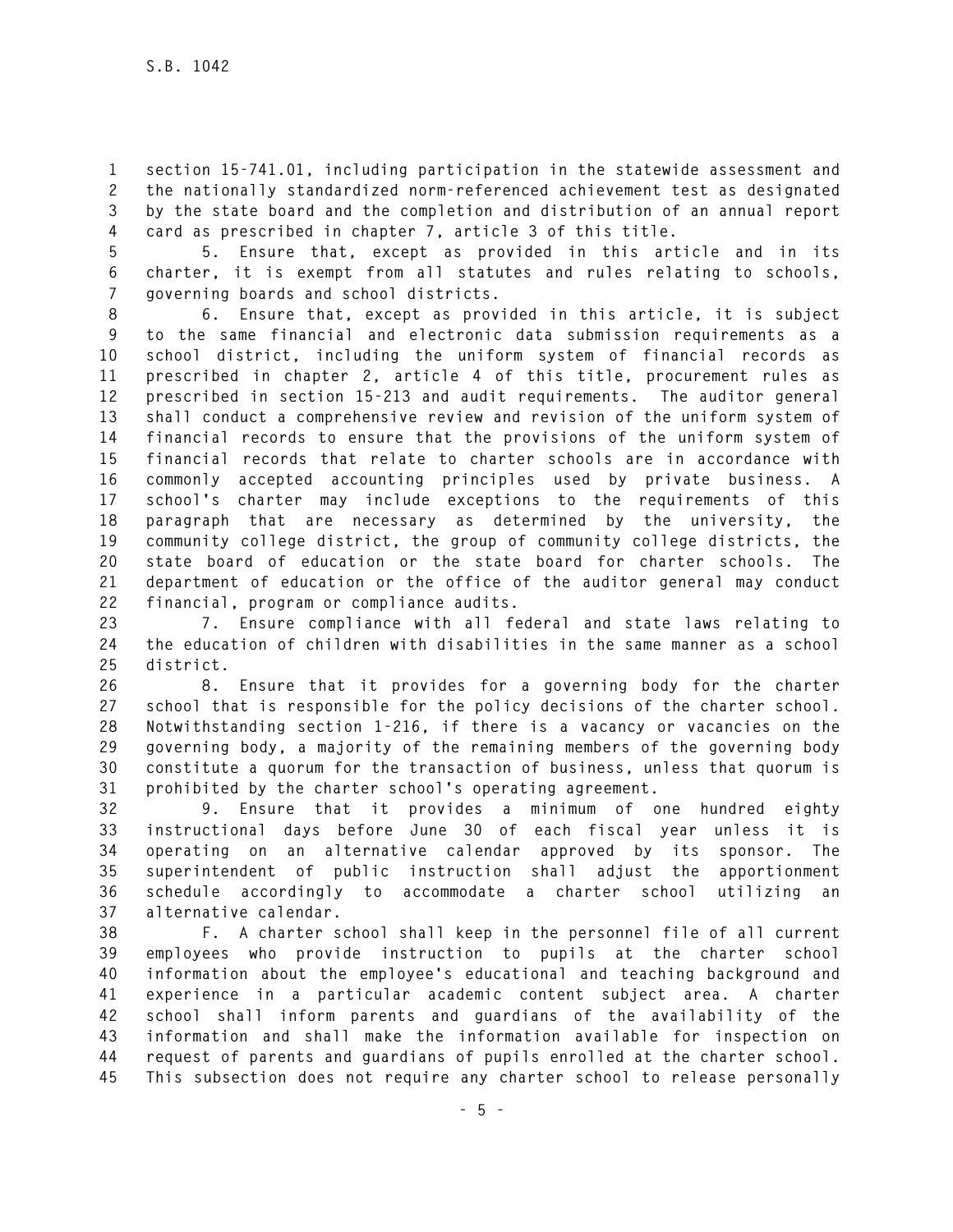**1 identifiable information in relation to any teacher or employee, including 2 the teacher's or employee's address, salary, social security number or 3 telephone number.** 

**4 G. The charter of a charter school may be amended at the request of 5 the governing body of the charter school and on the approval of the 6 sponsor.** 

**7 H. Charter schools may contract, sue and be sued.** 

**8 I. The charter is effective for fifteen years from the first day of 9 the fiscal year as specified in the charter, subject to the following:** 

**10 1. At least eighteen months before the expiration of the charter, 11 the sponsor shall notify the charter school that the charter school may 12 apply for renewal and shall make the renewal application available to the 13 charter school. A charter school that elects to apply for renewal shall 14 file a complete renewal application at least fifteen months before the 15 expiration of the charter. A sponsor shall give written notice of its 16 intent not to renew the charter school's request for renewal to the 17 charter school at least twelve months before the expiration of the 18 charter. The sponsor shall make data used in making renewal decisions 19 available to the school and the public and shall provide a public report 20 summarizing the evidence basis for each decision. The sponsor may deny 21 the request for renewal if, in its judgment, the charter holder has failed 22 to do any of the following:** 

**23 (a) Meet or make sufficient progress toward the academic 24 performance expectations set forth in the performance framework.** 

**25 (b) Meet the operational performance expectations set forth in the 26 performance framework or any improvement plans.** 

**27 (c) Complete the obligations of the contract.** 

**28 (d) Comply with this article or any provision of law from which the 29 charter school is not exempt.** 

**30 2. A charter operator may apply for early renewal. At least nine 31 months before the charter school's intended renewal consideration, the 32 operator of the charter school shall submit a letter of intent to the 33 sponsor to apply for early renewal. The sponsor shall review fiscal 34 audits and academic performance data for the charter school that are 35 annually collected by the sponsor, review the current contract between the 36 sponsor and the charter school and provide the qualifying charter school 37 with a renewal application. On submission of a complete application, the 38 sponsor shall give written notice of its consideration of the renewal 39 application. The sponsor may deny the request for early renewal if, in 40 the sponsor's judgment, the charter holder has failed to do any of the 41 following:** 

**42 (a) Meet or make sufficient progress toward the academic 43 performance expectations set forth in the performance framework.** 

**44 (b) Meet the operational performance expectations set forth in the 45 performance framework or any improvement plans.**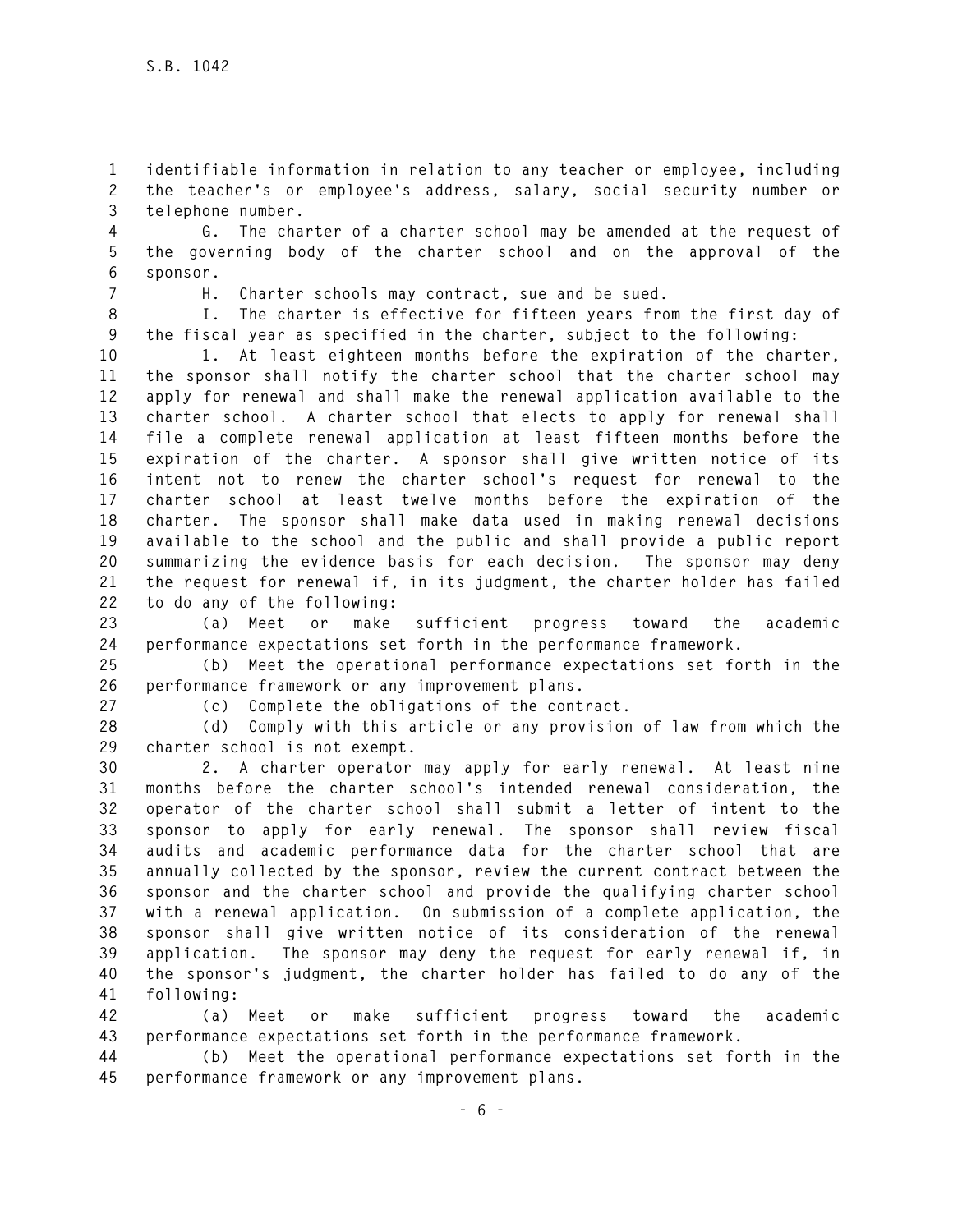**1 (c) Complete the obligations of the contract.** 

**2 (d) Comply with this article or any provision of law from which the 3 charter school is not exempt.** 

**4 3. A sponsor shall review a charter at five-year intervals using a 5 performance framework adopted by the sponsor and may revoke a charter at 6 any time if the charter school breaches one or more provisions of its 7 charter or if the sponsor determines that the charter holder has failed to 8 do any of the following:** 

**9 (a) Meet or make sufficient progress toward the academic 10 performance expectations set forth in the performance framework.** 

**11 (b) Meet the operational performance expectations set forth in the 12 performance framework or any improvement plans.** 

**13 (c) Comply with this article or any provision of law from which the 14 charter school is not exempt.** 

**15 4. In determining whether to renew or revoke a charter holder, the 16 sponsor must consider making sufficient progress toward the academic 17 performance expectations set forth in the sponsor's performance framework 18 as one of the most important factors.** 

**19 5. At least sixty days before the effective date of the proposed 20 revocation, the sponsor shall give written notice to the operator of the 21 charter school of its intent to revoke the charter. Notice of the 22 sponsor's intent to revoke the charter shall be delivered personally to 23 the operator of the charter school or sent by certified mail, return 24 receipt requested, to the address of the charter school. The notice shall 25 incorporate a statement of reasons for the proposed revocation of the 26 charter. The sponsor shall allow the charter school at least sixty days 27 to correct the problems associated with the reasons for the proposed 28 revocation of the charter. The final determination of whether to revoke 29 the charter shall be made at a public hearing called for such purpose.** 

**30 J. The charter may be renewed for successive periods of twenty 31 years.** 

**32 K. A charter school that is sponsored by the state board of 33 education, the state board for charter schools, a university, a community 34 college district or a group of community college districts may not be 35 located on the property of a school district unless the district governing 36 board grants this authority.** 

**37 L. A governing board or a school district employee who has control 38 over personnel actions shall not take unlawful reprisal against another 39 employee of the school district because the employee is directly or 40 indirectly involved in an application to establish a charter school. A 41 governing board or a school district employee shall not take unlawful 42 reprisal against an educational program of the school or the school 43 district because an application to establish a charter school proposes the 44 conversion of all or a portion of the educational program to a charter 45 school. For the purposes of this subsection, "unlawful reprisal" means an**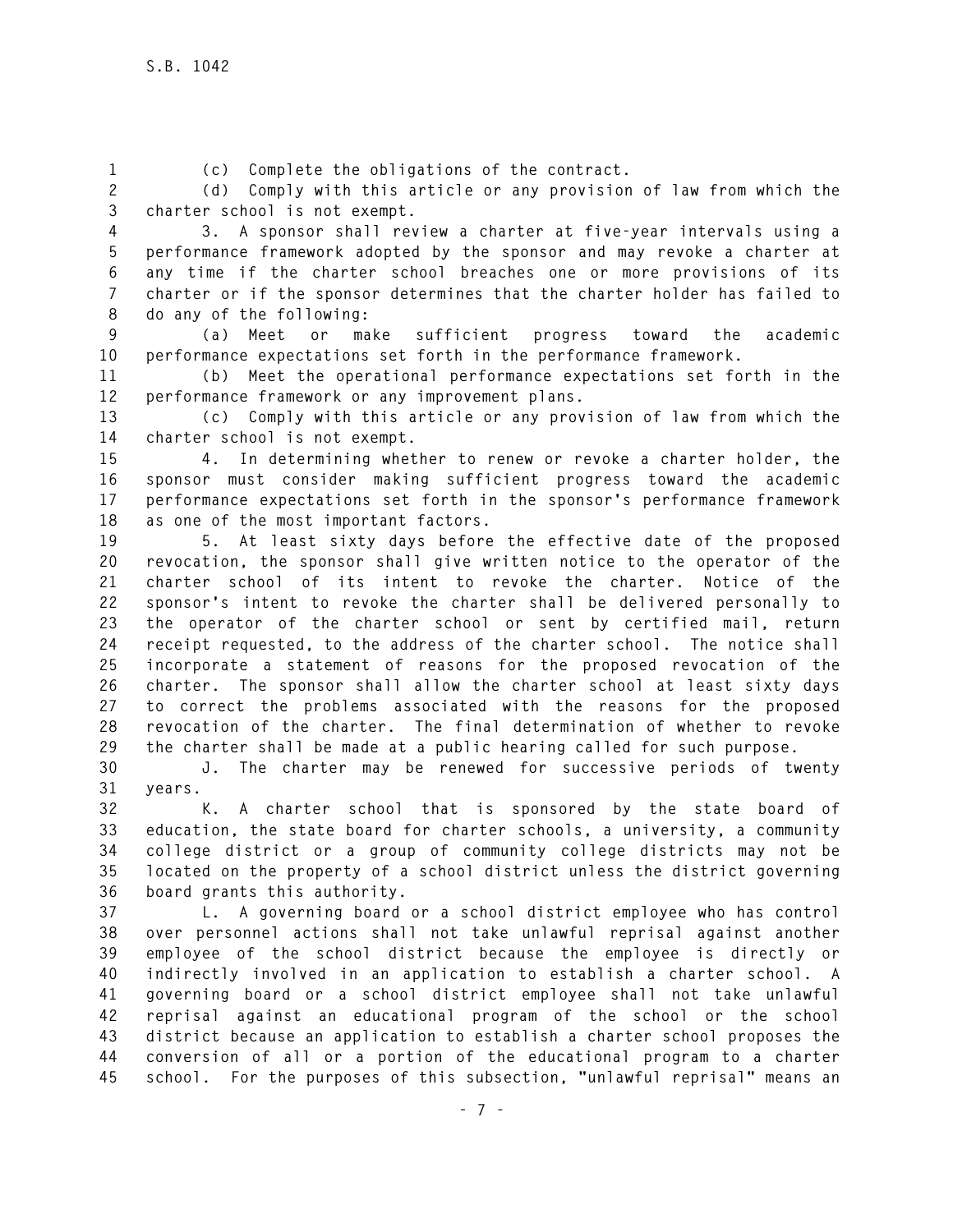**1 action that is taken by a governing board or a school district employee as 2 a direct result of a lawful application to establish a charter school and 3 that is adverse to another employee or an education program and: 4 1. With respect to a school district employee, results in one or 5 more of the following: 6 (a) Disciplinary or corrective action. 7 (b) Detail, transfer or reassignment. 8 (c) Suspension, demotion or dismissal. 9 (d) An unfavorable performance evaluation. 10 (e) A reduction in pay, benefits or awards. 11 (f) Elimination of the employee's position without a reduction in 12 force by reason of lack of monies or work. 13 (g) Other significant changes in duties or responsibilities that 14 are inconsistent with the employee's salary or employment classification. 15 2. With respect to an educational program, results in one or more 16 of the following: 17 (a) Suspension or termination of the program. 18 (b) Transfer or reassignment of the program to a less favorable 19 department. 20 (c) Relocation of the program to a less favorable site within the 21 school or school district. 22 (d) Significant reduction or termination of funding for the 23 program. 24 M. Charter schools shall secure insurance for liability and 25 property loss. The governing body of a charter school that is sponsored 26 by the state board of education or the state board for charter schools may 27 enter into an intergovernmental agreement or otherwise contract to 28 participate in an insurance program offered by a risk retention pool 29 established pursuant to section 11-952.01 or 41-621.01 or the charter 30 school may secure its own insurance coverage. The pool may charge the 31 requesting charter school reasonable fees for any services it performs in 32 connection with the insurance program. 33 N. Charter schools do not have the authority to acquire property by 34 eminent domain. 35 O. A sponsor, including members, officers and employees of the 36 sponsor, is immune from personal liability for all acts done and actions 37 taken in good faith within the scope of its authority. 38 P. Charter school sponsors and this state are not liable for the 39 debts or financial obligations of a charter school or persons who operate 40 charter schools. 41 Q. The sponsor of a charter school shall establish procedures to 42 conduct administrative hearings on determination by the sponsor that 43 grounds exist to revoke a charter. Procedures for administrative hearings 44 shall be similar to procedures prescribed for adjudicative proceedings in 45 title 41, chapter 6, article 10. Except as provided in section**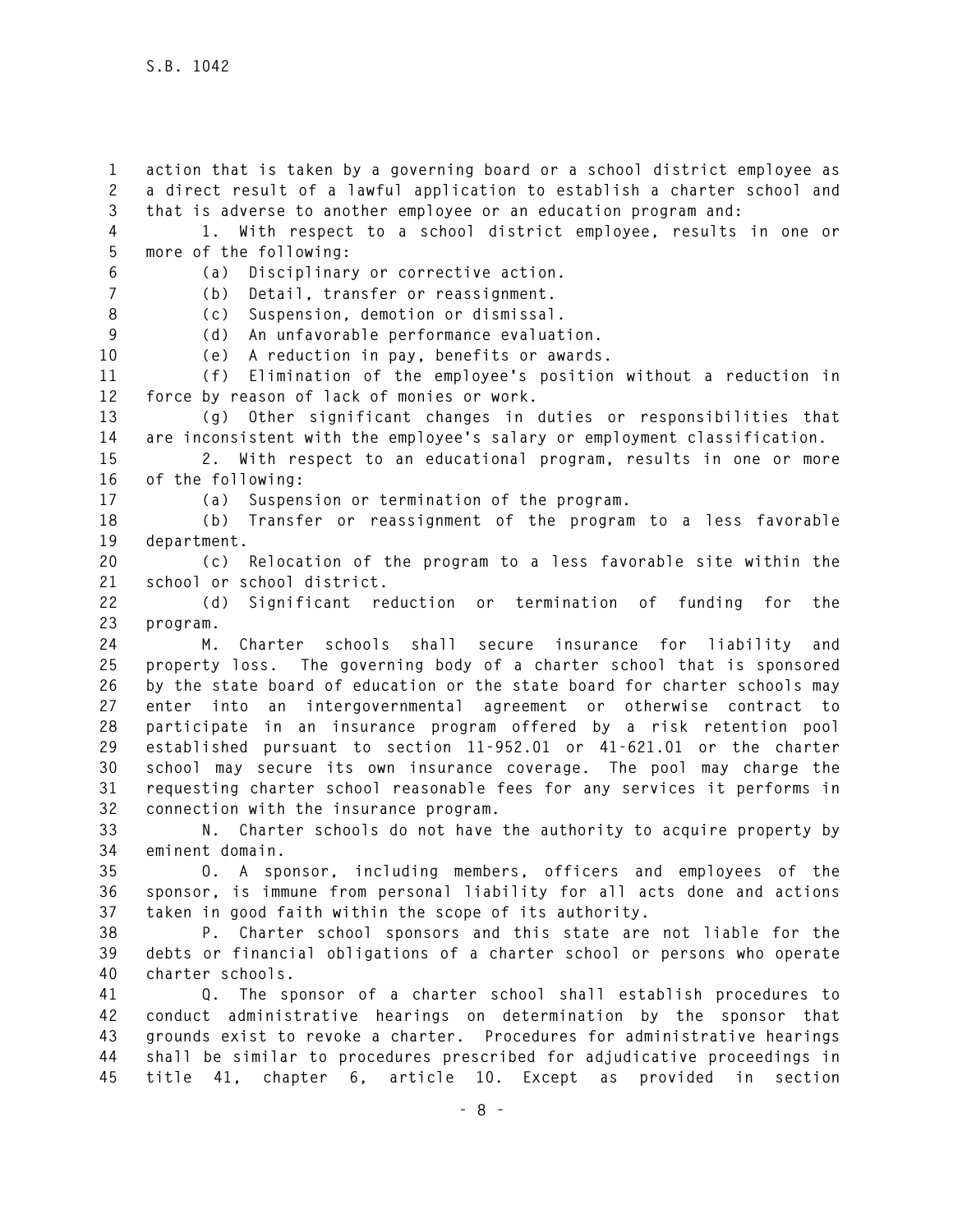**1 41-1092.08, subsection H, final decisions of the state board of education 2 and the state board for charter schools from hearings conducted pursuant 3 to this subsection are subject to judicial review pursuant to title 12, 4 chapter 7, article 6.** 

**5 R. The sponsoring entity of a charter school shall have oversight 6 and administrative responsibility for the charter schools that it 7 sponsors. In implementing its oversight and administrative 8 responsibilities, the sponsor shall ground its actions in evidence of the 9 charter holder's performance in accordance with the performance framework 10 adopted by the sponsor. The performance framework shall be publicly 11 available, shall be placed on the sponsoring entity's website and shall 12 include:** 

**13 1. The academic performance expectations of the charter school and 14 the measurement of sufficient progress toward the academic performance 15 expectations.** 

**16 2. The operational expectations of the charter school, including 17 adherence to all applicable laws and obligations of the charter contract.** 

**18 3. Intervention and improvement policies.** 

**19 S. Charter schools may pledge, assign or encumber their assets to 20 be used as collateral for loans or extensions of credit.** 

**21 T. All property accumulated by a charter school shall remain the 22 property of the charter school.** 

**23 U. Charter schools may not locate a school on property that is less 24 than one-fourth mile from agricultural land regulated pursuant to section 25 3-365, except that the owner of the agricultural land may agree to comply 26 with the buffer zone requirements of section 3-365. If the owner agrees 27 in writing to comply with the buffer zone requirements and records the 28 agreement in the office of the county recorder as a restrictive covenant 29 running with the title to the land, the charter school may locate a school 30 within the affected buffer zone. The agreement may include any 31 stipulations regarding the charter school, including conditions for future 32 expansion of the school and changes in the operational status of the 33 school that will result in a breach of the agreement.** 

**34 V. A transfer of a charter to another sponsor, a transfer of a 35 charter school site to another sponsor or a transfer of a charter school 36 site to a different charter shall be completed before the beginning of the 37 fiscal year that the transfer is scheduled to become effective. An entity 38 that sponsors charter schools may accept a transferring school after the 39 beginning of the fiscal year if the transfer is approved by the 40 superintendent of public instruction. The superintendent of public 41 instruction shall have the discretion to consider each transfer during the 42 fiscal year on a case-by-case basis. A charter holder seeking to transfer 43 sponsors shall comply with the current charter terms regarding assignment 44 of the charter. A charter holder transferring sponsors shall notify the 45 current sponsor that the transfer has been approved by the new sponsor.**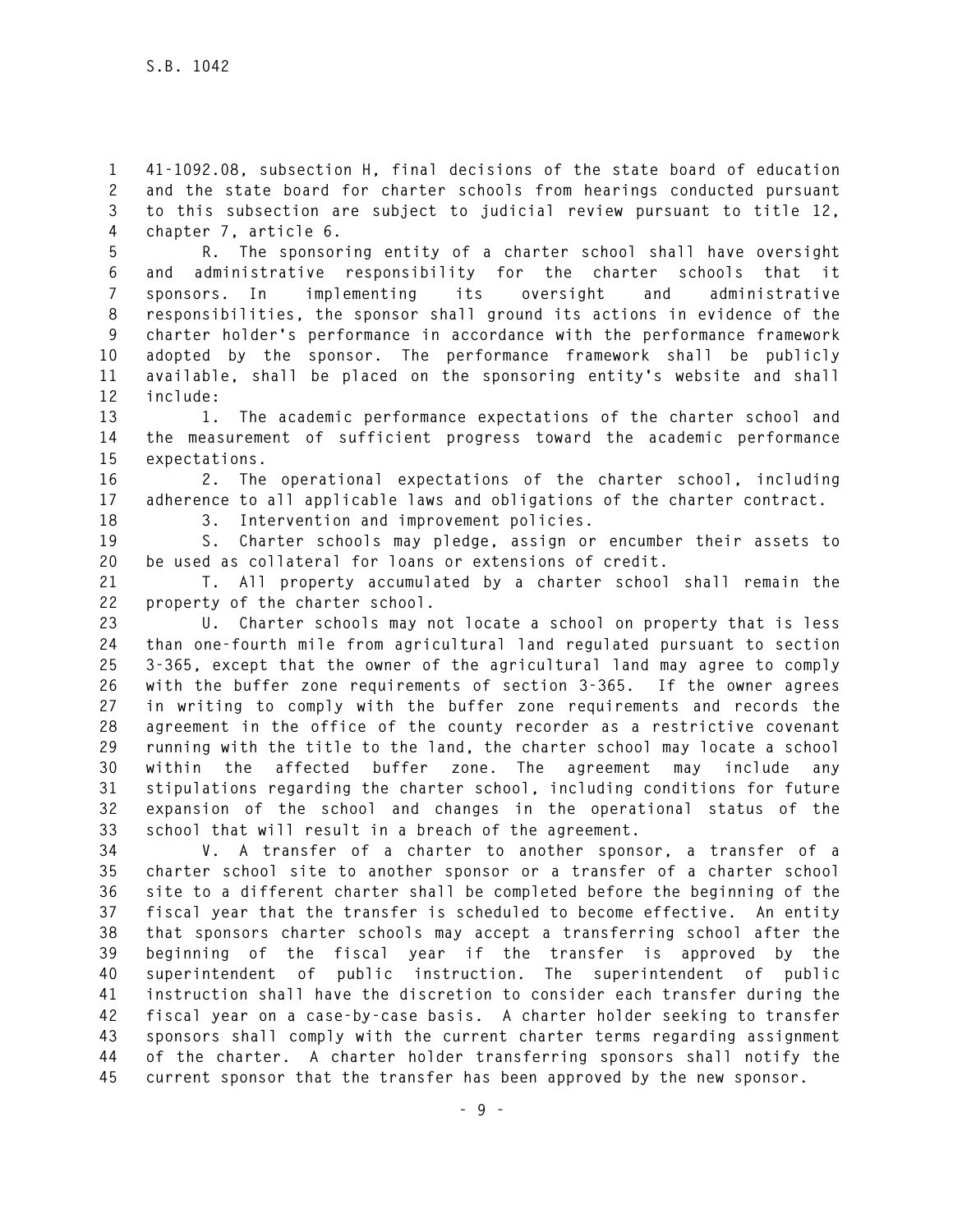**1 W. Notwithstanding subsection V of this section, a charter holder 2 on an improvement plan must notify parents or guardians of registered 3 students of the intent to transfer the charter and the timing of the 4 proposed transfer. On the approved transfer, the new sponsor shall 5 enforce the improvement plan but may modify the plan based on performance.** 

**6 X. Notwithstanding subsection Y of this section, the state board 7 for charter schools shall charge a processing fee to any charter school 8 that amends its contract to participate in Arizona online instruction 9 pursuant to section 15-808. The charter Arizona online instruction 10 processing fund is established consisting of fees collected and 11 administered by the state board for charter schools. The state board for 12 charter schools shall use monies in the fund only for the processing of 13 contract amendments for charter schools participating in Arizona online 14 instruction. Monies in the fund are continuously appropriated.** 

**15 Y. The sponsoring entity may not charge any fees to a charter 16 school that it sponsors unless the sponsor has provided services to the 17 charter school and the fees represent the full value of those services 18 provided by the sponsor. On request, the value of the services provided 19 by the sponsor to the charter school shall be demonstrated to the 20 department of education.** 

**21 Z. Charter schools may enter into an intergovernmental agreement 22 with a presiding judge of the juvenile court to implement a law-related 23 education program as defined in section 15-154. The presiding judge of 24 the juvenile court may assign juvenile probation officers to participate 25 in a law-related education program in any charter school in the 26 county. The cost of juvenile probation officers who participate in the 27 program implemented pursuant to this subsection shall be funded by the 28 charter school.** 

**29 AA. The sponsor of a charter school shall modify previously 30 approved curriculum requirements for a charter school that wishes to 31 participate in the board examination system prescribed in chapter 7, 32 article 6 of this title.** 

**33 BB. If a charter school decides not to participate in the board 34 examination system prescribed in chapter 7, article 6 of this title, 35 pupils enrolled at that charter school may earn a Grand Canyon diploma by 36 obtaining a passing score on the same board examinations.** 

**37 CC. Notwithstanding subsection Y of this section, a sponsor of 38 charter schools may charge a new charter application processing fee to any 39 applicant. The application fee shall fully cover the cost of application 40 review and any needed technical assistance. Authorizers may approve 41 policies that allow a portion of the fee to be returned to the applicant 42 whose charter is approved.** 

**43 DD. A charter school may choose to provide a preschool program for 44 children with disabilities pursuant to section 15-771.**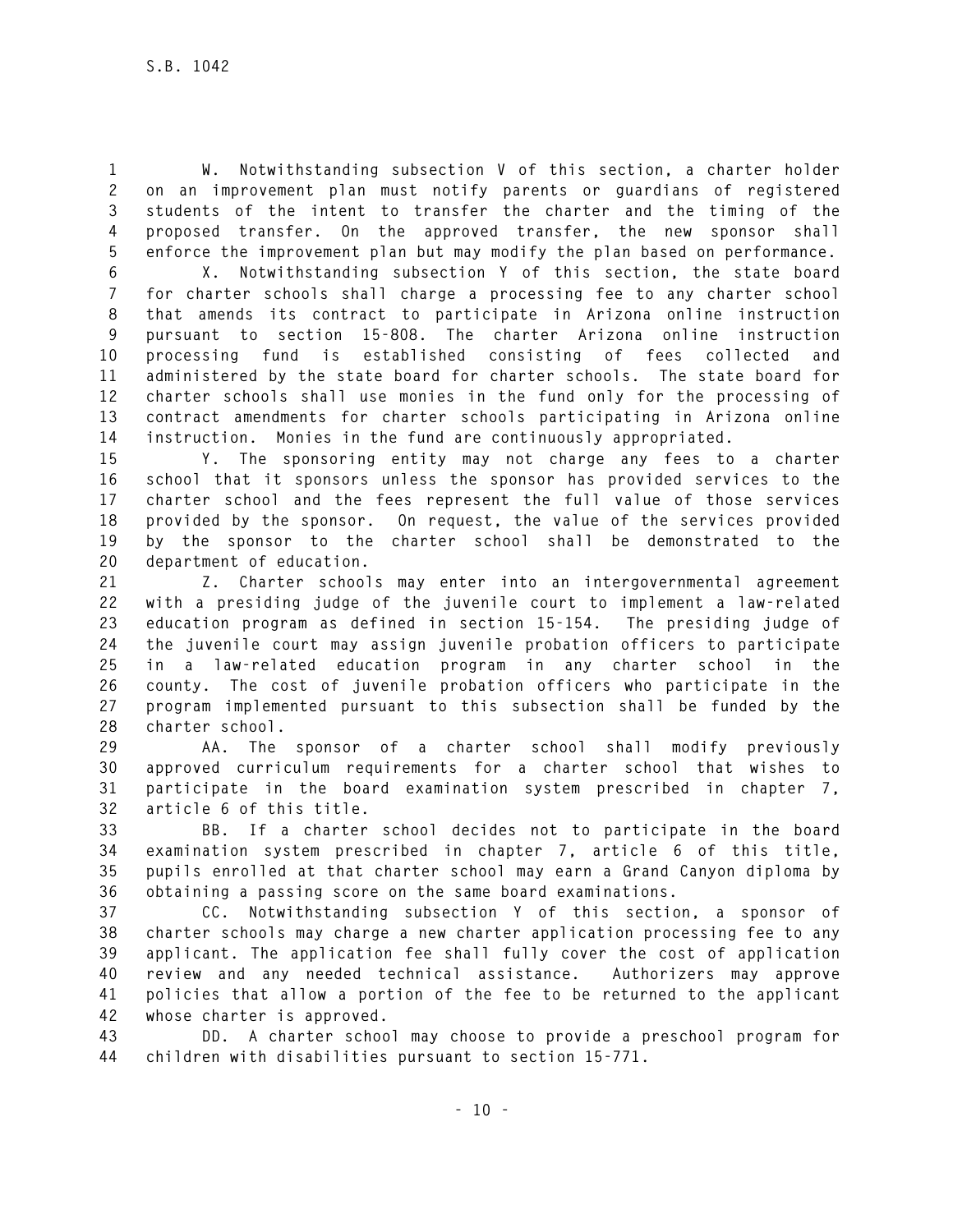**1 EE. Pursuant to the prescribed graduation requirements adopted by 2 the state board of education, the governing body of a charter school 3 operating a high school may approve a rigorous computer science course 4 that would fulfill a mathematics course required for graduation from high 5 school. The governing body may approve a rigorous computer science course 6 only if the rigorous computer science course includes significant 7 mathematics content and the governing body determines the high school 8 where the rigorous computer science course is offered has sufficient 9 capacity, infrastructure and qualified staff, including competent teachers 10 of computer science.** 

**11 FF. A charter school may permit the use of school property, 12 including school buildings, grounds, buses and equipment, by any person, 13 group or organization for any lawful purpose, including a recreational, 14 educational, political, economic, artistic, moral, scientific, social, 15 religious or other civic or governmental purpose. The charter school may 16 charge a reasonable fee for the use of the school property.** 

**17 GG. A charter school and its employees, including the governing 18 body, or chief administrative officer, are immune from civil liability 19 with respect to all decisions made and actions taken to allow the use of 20 school property, unless the charter school or its employees are guilty of 21 gross negligence or intentional misconduct. This subsection does not 22 limit any other immunity provisions that are prescribed by law.** 

**23 HH. Sponsors authorized pursuant to this section shall submit an 24 annual report to the auditor general on or before October 1. The report 25 shall include:** 

**26 1. The current number of charters authorized and the number of 27 schools operated by authorized charter holders.** 

**28 2. The academic and operational performance of the sponsor's 29 charter portfolio as measured by the sponsor's adopted performance 30 framework.** 

**31 3. For the prior year, the number of new charters approved, the 32 number of charter schools closed and the reason for the closure.** 

**33 4. The sponsor's application, amendment, renewal and revocation 34 processes, charter contract template and current performance framework as 35 required by this section.** 

**36 II. The auditor general shall prescribe the format for the annual 37 report required by subsection HH of this section and may require that the 38 annual report be submitted electronically. The auditor general shall 39 review the submitted annual reports to ensure that the reports include the 40 required items in subsection HH of this section and shall make the annual 41 reports available on request. If the auditor general finds significant 42 noncompliance or if a sponsor fails to submit the annual report required 43 by subsection HH of this section, on or before December 31 of each year 44 the auditor general shall report to the governor, the president of the 45 senate, the speaker of the house of representatives and the chairs of the**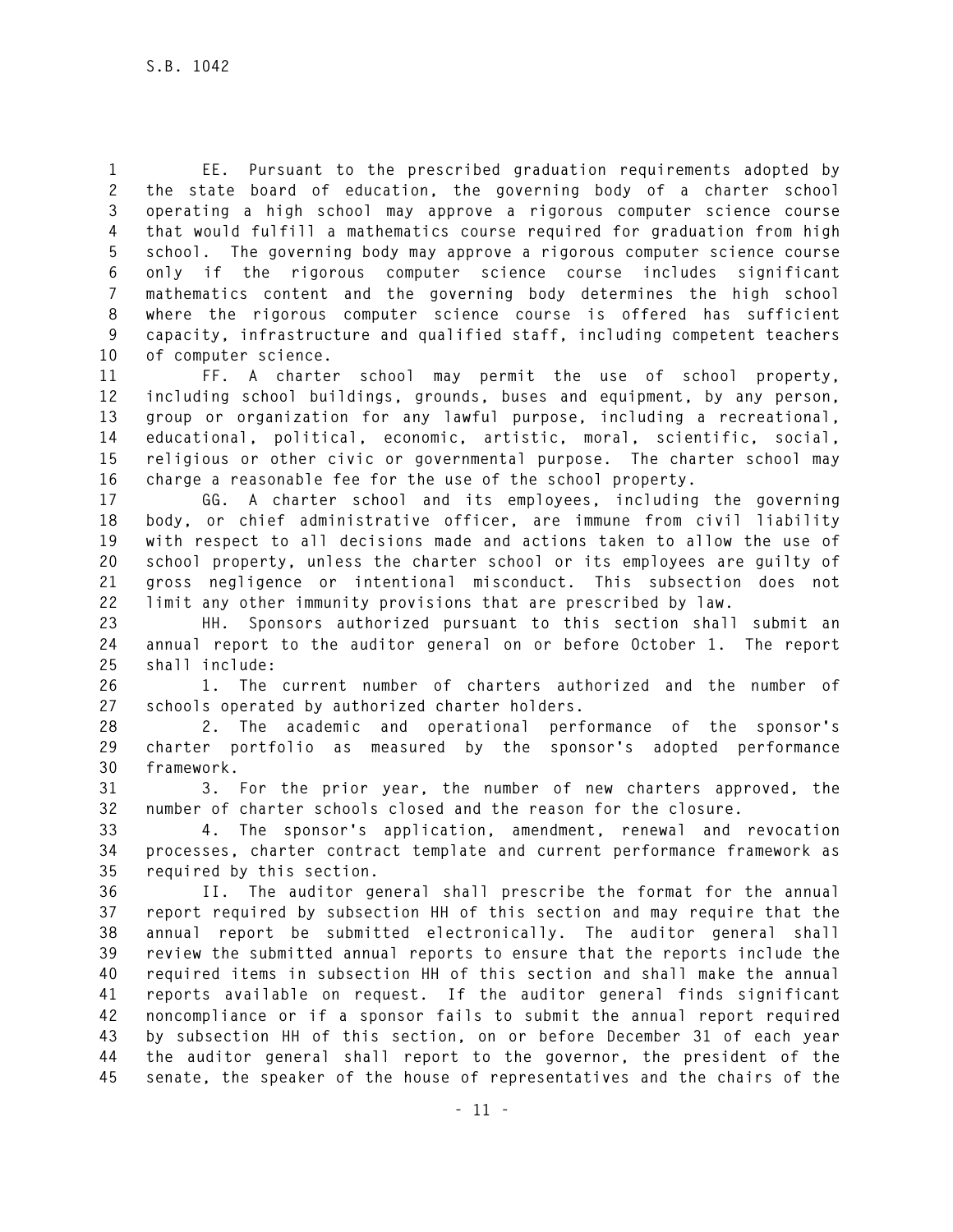**1 senate and house education committees or their successor committees, and 2 the legislature shall consider revoking the sponsor's authority to sponsor 3 charter schools. 4 Sec. 2. Section 15-203, Arizona Revised Statutes, is amended to** 

**5 read:** 

**6 15-203. Powers and duties**

**7 A. The state board of education shall:** 

**8 1. Exercise general supervision over and regulate the conduct of 9 the public school system and adopt any rules and policies it deems 10 necessary to accomplish this purpose.** 

**11 2. Keep a record of its proceedings. 12 3. Make rules for its own government.** 

**13 4. Determine the policy and work undertaken by it.** 

**14 5. Subject to title 41, chapter 4, article 4, employ staff.** 

**15 6. Prescribe and supervise the duties of its employees pursuant to 16 title 41, chapter 4, article 4, if not otherwise prescribed by statute.** 

**17 7. Delegate to the superintendent of public instruction the 18 execution of board policies and rules.** 

**19 8. Recommend to the legislature changes or additions to the 20 statutes pertaining to schools.** 

**21 9. Prepare, publish and distribute reports concerning the 22 educational welfare of this state.** 

**23 10. Prepare a budget for expenditures necessary for proper 24 maintenance of the board and accomplishment of its purposes and present 25 the budget to the legislature.** 

**26 11. Aid in the enforcement of laws relating to schools.** 

**27 12. Prescribe a minimum course of study in the common schools, 28 minimum competency requirements for the promotion of pupils from the third 29 grade and minimum course of study and competency requirements for the 30 promotion of pupils from the eighth grade. The state board of education 31 shall prepare a fiscal impact statement of any proposed changes to the 32 minimum course of study or competency requirements and, on completion, 33 shall send a copy to the director of the joint legislative budget 34 committee and the executive director of the school facilities board. The 35 state board of education shall not adopt any changes in the minimum course 36 of study or competency requirements in effect on July 1, 1998 that will 37 have a fiscal impact on school capital costs.** 

**38 13. Prescribe minimum course of study and competency requirements 39 for the graduation of pupils from high school. The state board of 40 education shall prepare a fiscal impact statement of any proposed changes 41 to the minimum course of study or competency requirements and, on 42 completion, shall send a copy to the director of the joint legislative 43 budget committee and the executive director of the school facilities 44 board. The state board of education shall not adopt any changes in the**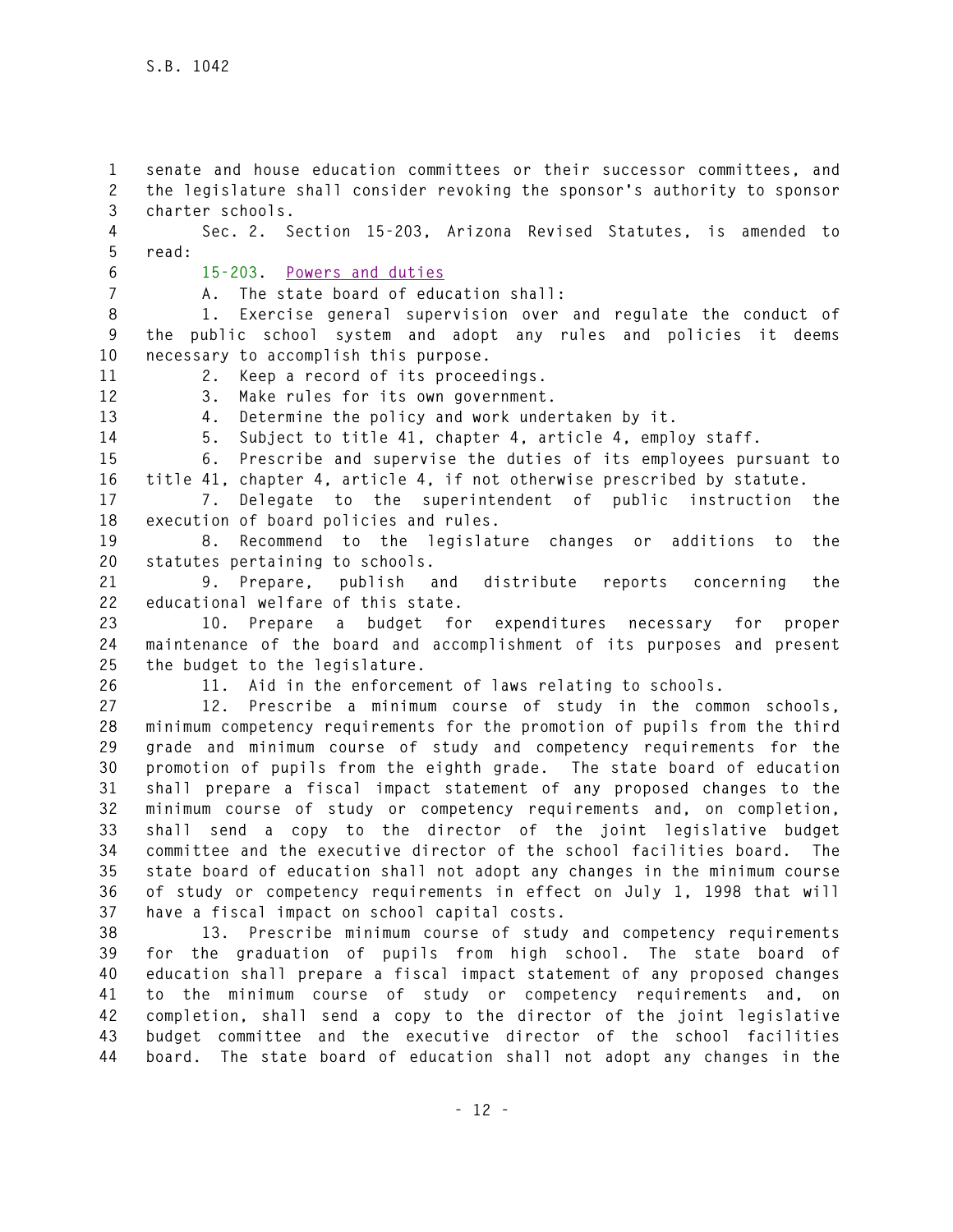**1 minimum course of study or competency requirements in effect on July 1, 2 1998 that will have a fiscal impact on school capital costs.** 

**3 14. Supervise and control the certification of persons engaged in 4 instructional work directly as any classroom, laboratory or other teacher 5 or indirectly as a supervisory teacher, speech therapist, principal or 6 superintendent in a school district, including school district preschool 7 programs, or any other educational institution below the community 8 college, college or university level, and prescribe rules for 9 certification, including rules for certification of teachers who have 10 teaching experience and who are trained in other states, that are not 11 unnecessarily restrictive and are substantially similar to the rules 12 prescribed for the certification of teachers trained in this state. The 13 rules:** 

**14 (a) Shall allow PROVIDE FOR a variety of alternative teacher and 15 administrator preparation programs, with THAT ALLOW FOR variations in 16 program sequence and design, to apply for program approval. The state 17 board shall adopt rules pursuant to this subdivision designed to allow for 18 a variety of formats and shall not require a prescribed answer or design 19 from the program provider in order to obtain approval from the state 20 board. ANY RULES ADOPTED BY THE STATE BOARD PURSUANT TO THIS SUBDIVISION 21 SHALL BE SUBSTANTIALLY DIFFERENT FROM THE RULES ADOPTED FOR THE APPROVAL 22 OF TRADITIONAL PREPARATION PROGRAMS AND MAY NOT UNNECESSARILY RESTRICT A 23 VARIETY OF ALTERNATIVE PREPARATION PROGRAMS FROM OPERATING AND PROVIDING 24 INSTRUCTION IN THIS STATE. The state board shall evaluate each program 25 provider based on the program's ability to prepare teachers and 26 administrators and to recruit teachers and administrators with a variety 27 of experiences and talents. The state board shall permit universities 28 under the jurisdiction of the Arizona board of regents, community colleges 29 in this state, private postsecondary institutions licensed by this state, 30 school districts, charter schools, and professional organizations, 31 NONPROFIT ORGANIZATIONS AND PRIVATE ENTITIES to apply for program approval 32 and shall create application procedures and certification criteria that 33 are SUBSTANTIALLY less restrictive than those for traditional preparation 34 programs. AT THE COMPLETION OF AN alternative preparation program, 35 graduates shall:** 

**36 (i) Hold a bachelor's degree from an accredited postsecondary 37 education institution.** 

**38 (ii) IF APPLICABLE, demonstrate professional knowledge and subject 39 knowledge proficiency pursuant to section 15-533.** 

**40 (iii) Obtain a fingerprint clearance card pursuant to section 41 15-534.** 

**42 (iv) IF APPLICABLE, complete training in structured English 43 immersion as prescribed by the state board PURSUANT TO SECTION 15-756.09.** 

**44 (v) IF APPLICABLE, complete training in research-based systematic 45 phonics instruction as prescribed in subdivision (b) of this paragraph.**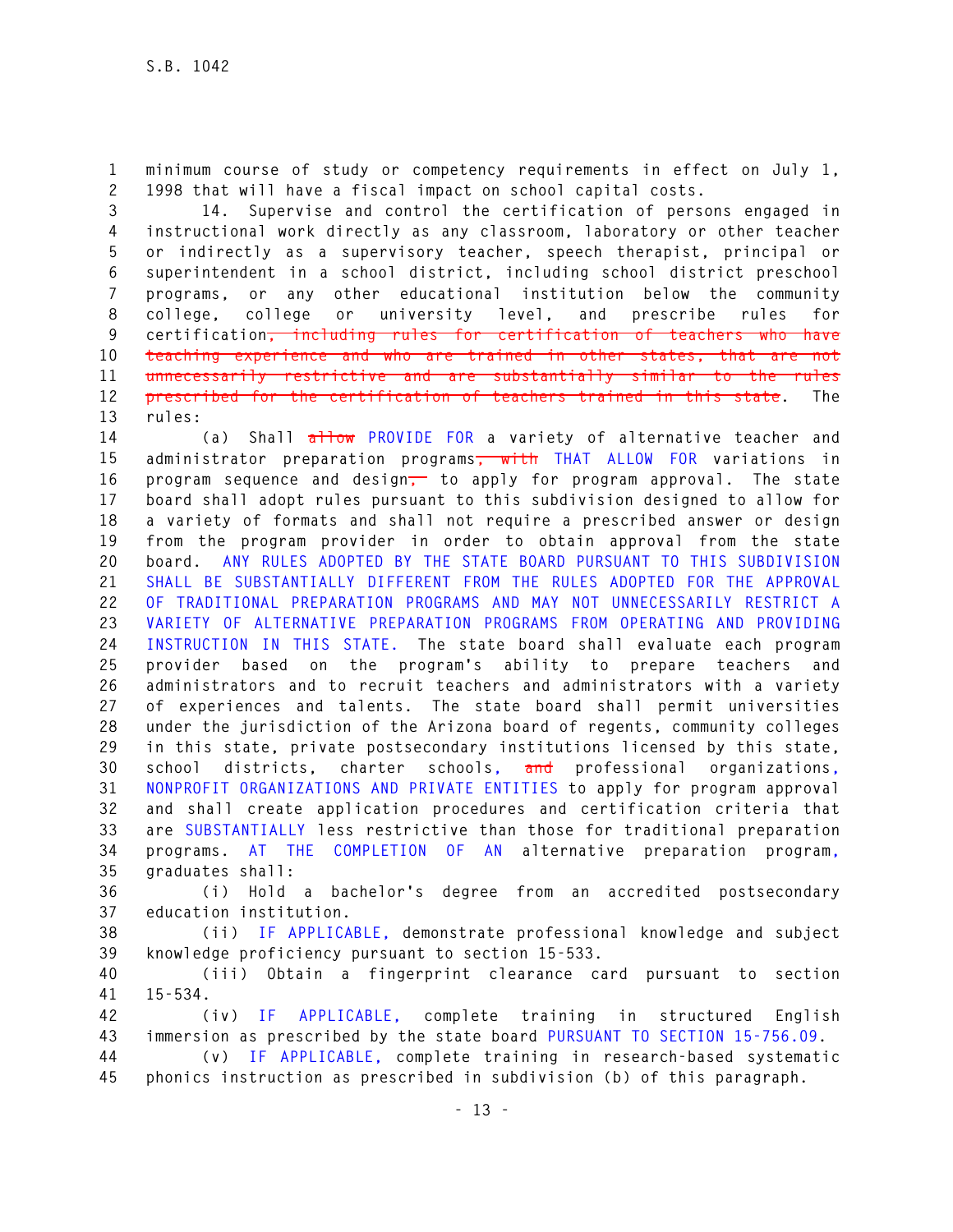**1 (vi) Demonstrate the required proficiency in the Constitutions of 2 the United States and Arizona as prescribed in section 15-532.** 

**3 (b) Shall require applicants for all certificates for common school 4 instruction to complete a minimum of forty-five classroom hours or three 5 college level credit hours, or the equivalent, of training in 6 research-based systematic phonics instruction from a public or private 7 provider.** 

**8 (c) Shall not require a teacher to obtain a master's degree or to 9 take any additional graduate courses as a condition of certification or 10 recertification.** 

**11 (d) Shall allow a general equivalency diploma to be substituted for 12 a high school diploma in the certification of emergency substitute 13 teachers.** 

**14 (e) Shall allow but shall not require the superintendent of a 15 school district to obtain certification from the state board of education.** 

**16 (f) Shall provide for the issuance of a specialized SUBJECT MATTER 17 EXPERT STANDARD teaching certificate to classroom teachers with PERSONS 18 WHO HAVE expertise in either science, technology, engineering or 19 mathematics A CONTENT AREA OR SUBJECT MATTER. Teachers PERSONS who are 20 certified pursuant to this subdivision shall complete training, IF 21 APPLICABLE, in structured English immersion as prescribed by the state 22 board PURSUANT TO SECTION 15-756.09. Teachers PERSONS who are certified 23 pursuant to this subdivision are exempt from the professional knowledge 24 and subject knowledge proficiency requirements prescribed in section 25 15-533 and from the proficiency requirements prescribed in section 15-532 26 on the Constitutions of the United States and Arizona. PERSONS PURSUANT 27 TO ITEM (i) OF THIS SUBDIVISION ARE ALSO EXEMPT FROM THE PROFESSIONAL 28 KNOWLEDGE PROFICIENCY REQUIREMENTS PURSUANT TO SECTION 15-533. A teacher 29 PERSON who obtains a specialized SUBJECT MATTER EXPERT STANDARD teaching 30 certificate pursuant to this subdivision may provide instruction in the 31 teacher's PERSON'S field of expertise in grades six through twelve at any 32 public school in this state. ISSUANCE OF THE SUBJECT MATTER EXPERT 33 STANDARD TEACHING CERTIFICATE MAY NOT BE CONDITIONED ON THE PERSON'S 34 EMPLOYMENT WITH A LOCAL EDUCATION AGENCY. A PERSON WHO MEETS THE 35 REQUIREMENTS OF THIS SUBDIVISION SHALL BE ISSUED A SUBJECT MATTER EXPERT 36 STANDARD TEACHING CERTIFICATE WITHOUT HAVING TO DEMONSTRATE PROFESSIONAL 37 KNOWLEDGE PROFICIENCY PURSUANT TO SECTION 15-533, EXCEPT THAT THE PERSON 38 SHALL HAVE AT LEAST TWO YEARS TO DEMONSTRATE PROFESSIONAL KNOWLEDGE 39 PROFICIENCY PURSUANT TO SECTION 15-533. SCHOOL DISTRICTS SHALL EVALUATE 40 AND PROVIDE SUPPORT PURSUANT TO SECTION 15-537 TO TEACHERS CERTIFIED 41 PURSUANT TO THIS SUBDIVISION. IF A PERSON FAILS TO MEET THE PROFESSIONAL 42 KNOWLEDGE REQUIREMENTS OF THIS SECTION WITHIN TWO YEARS, THE DEPARTMENT OF 43 EDUCATION OR STATE BOARD OF EDUCATION MAY TEMPORARILY SUSPEND THE SUBJECT 44 MATTER EXPERT STANDARD TEACHING CERTIFICATE. A CERTIFICATE THAT IS 45 TEMPORARILY SUSPENDED PURSUANT TO THIS SUBDIVISION IS NOT CONSIDERED A**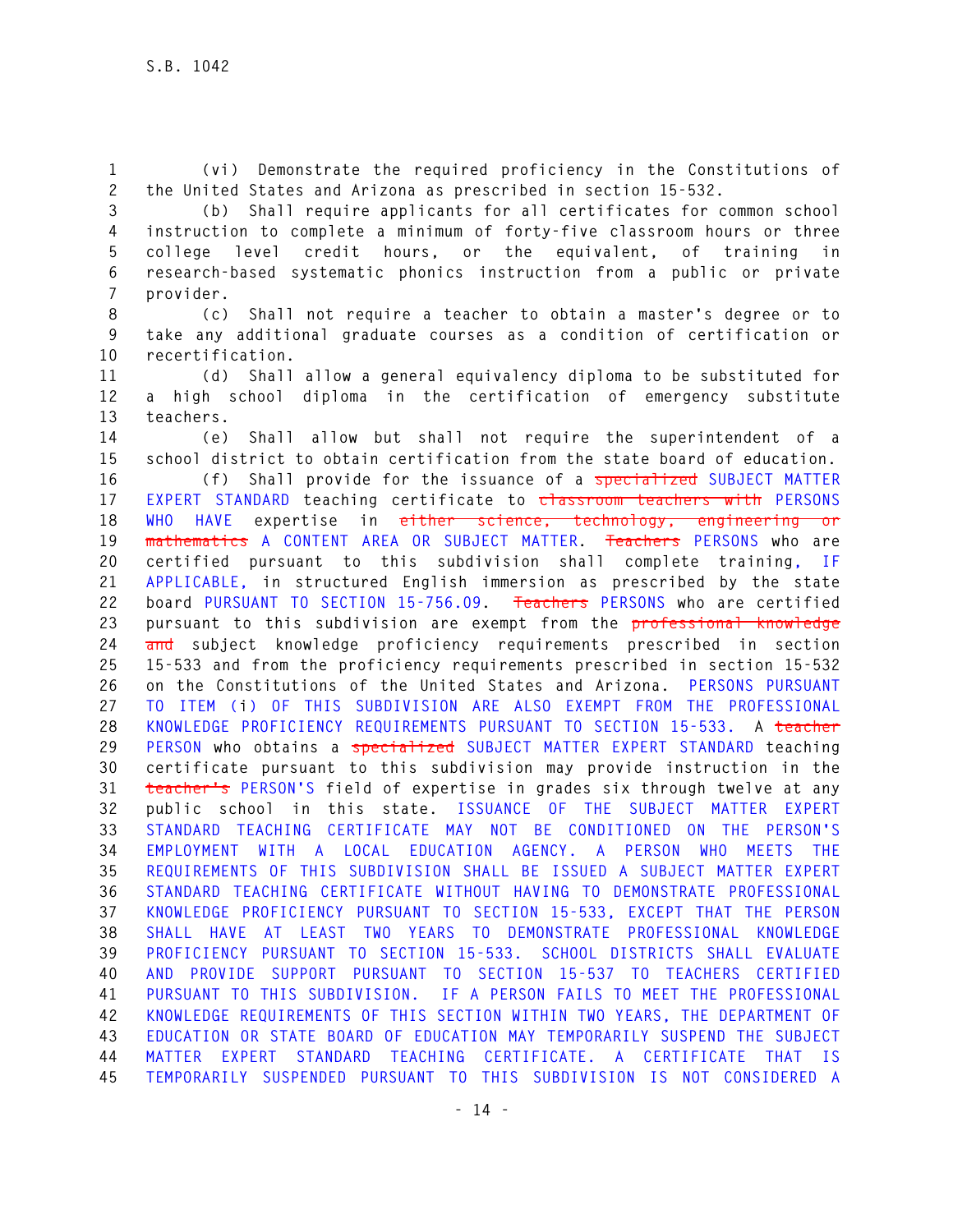**1 DISCIPLINARY ACTION AND A PERSON SHALL BE ALLOWED TO CORRECT THE 2 DEFICIENCY WITHIN THE REMAINING TIME OF THE SUBJECT MATTER EXPERT STANDARD 3 TEACHING CERTIFICATION. This subdivision does not require a teacher 4 PERSON who has obtained another type of teaching certificate from the 5 state board to obtain a specialized SUBJECT MATTER EXPERT STANDARD 6 teaching certificate pursuant to this subdivision in order to provide 7 instruction in grades six through twelve. in a science, technology, 8 engineering or mathematics course. A classroom teacher A PERSON is 9 eligible for a specialized SUBJECT MATTER EXPERT STANDARD teaching 10 certificate pursuant to this subdivision if the teacher PERSON OBTAINS A 11 VALID FINGERPRINT CLEARANCE CARD THAT IS ISSUED PURSUANT TO TITLE 41,**  12 CHAPTER 12, ARTICLE 3.1 AND meets all ANY of the following requirements:

**13 (i) Has taught science, technology, engineering or mathematics 14 courses RELEVANT TO A CONTENT AREA OR SUBJECT MATTER for the last two 15 consecutive years and for a total of at least three years at one or more 16 regionally or nationally accredited public or private postsecondary 17 institutions. An applicant A PERSON shall demonstrate compliance with 18 this requirement by providing the state board with written proof of 19 employment for specific durations from one or more qualifying 20 postsecondary institutions.** 

**21 (ii) Has either a baccalaureate degree, a master's degree or a 22 doctorate DOCTORAL degree in an academic A SPECIFIC subject AREA that is 23 specific to science, technology, engineering or mathematics or has 24 obtained a passing score on a statewide educator assessment in science, 25 technology, engineering or mathematics that is recognized by the state 26 board.** 

**27 (iii) Obtains a valid fingerprint clearance card that is issued 28 pursuant to title 41, chapter 12, article 3.1. DIRECTLY RELEVANT TO A 29 CONTENT AREA OR SUBJECT MATTER TAUGHT IN PUBLIC SCHOOLS.** 

**30 (iii) DEMONSTRATES EXPERTISE THROUGH RELEVANT WORK EXPERIENCE OF AT 31 LEAST FIVE YEARS IN A FIELD THAT IS RELEVANT TO A CONTENT AREA OR SUBJECT 32 MATTER TAUGHT IN PUBLIC SCHOOLS. A PERSON SHALL DEMONSTRATE COMPLIANCE 33 WITH THIS REQUIREMENT BY PROVIDING THE STATE BOARD WITH WRITTEN PROOF OF 34 EMPLOYMENT.** 

**35 (g) Notwithstanding section 15-533, may SHALL exempt persons 36 applying for a secondary education certificate from the subject knowledge 37 portion of the proficiency examination if the state board determines that 38 the person has work experience in science, technology, engineering or 39 mathematics and can demonstrate adequate knowledge of a particular subject 40 through a postsecondary education degree or twenty-four credit hours of 41 relevant coursework.** 

**42 (h) Shall allow for a ALL standard certificate CERTIFICATES issued 43 to a person pursuant to this section to be BOTH ISSUED AND renewed for at 44 least eight TWELVE years and may not require more than fifteen hours of**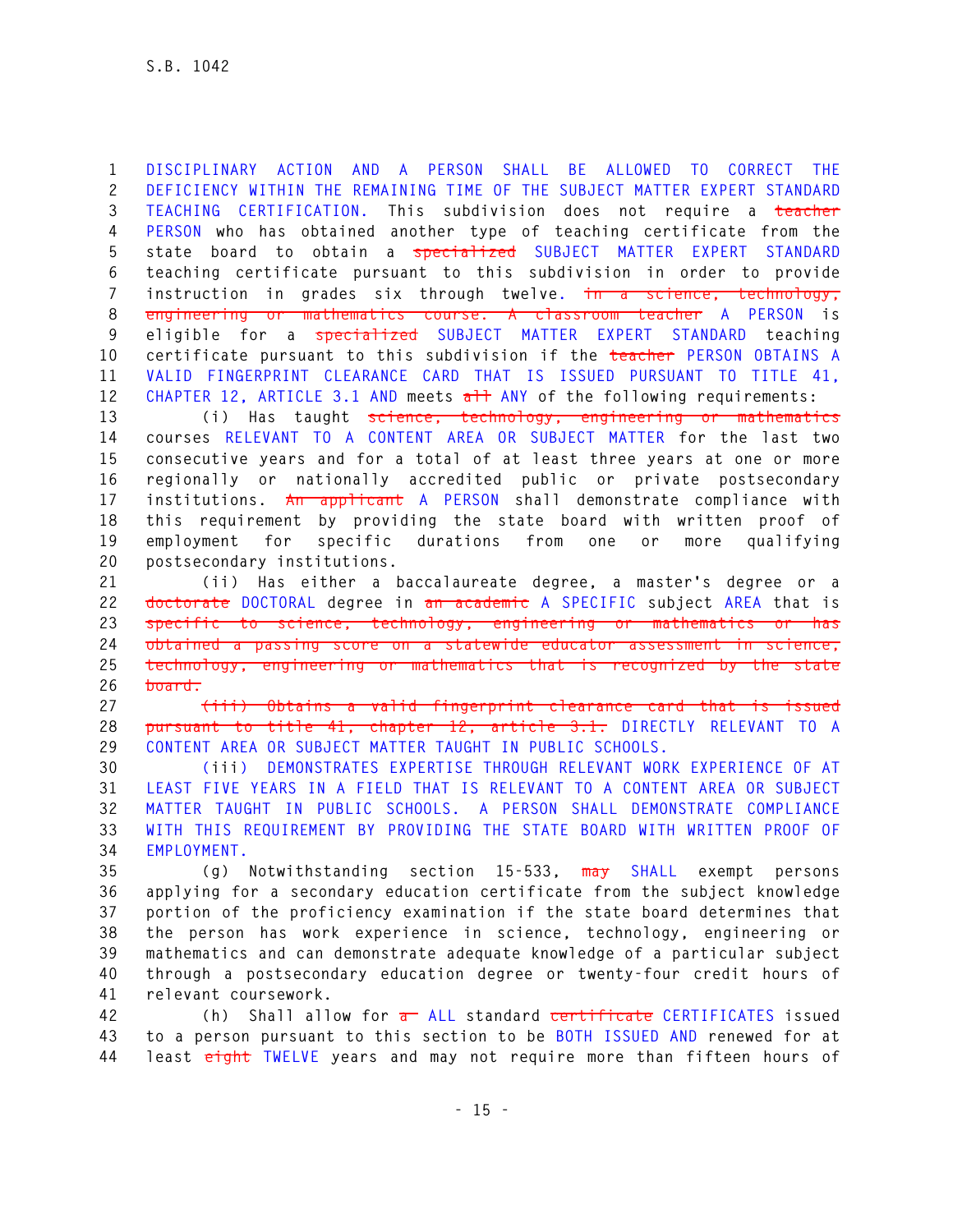**1 continuing education credits each year in order to renew any certificate 2 issued pursuant to this section.** 

**3 15. Adopt a list of approved tests for determining special 4 education assistance to gifted pupils as defined in and as provided in 5 chapter 7, article 4.1 of this title. The adopted tests shall provide 6 separate scores for quantitative reasoning, verbal reasoning and nonverbal 7 reasoning and shall be capable of providing reliable and valid scores at 8 the highest ranges of the score distribution.** 

**9 16. Adopt rules governing the methods for the administration of all 10 proficiency examinations.** 

**11 17. Adopt proficiency examinations for its use. The state board of 12 education shall determine the passing score for the proficiency 13 examinations.** 

**14 18. Include within its budget the cost of contracting for the 15 purchase, distribution and scoring of the examinations as provided in 16 paragraphs 16 and 17 of this subsection.** 

**17 19. Supervise and control the qualifications of professional 18 nonteaching school personnel and prescribe standards relating to 19 qualifications. The standards shall not require the business manager of a 20 school district to obtain certification from the state board of education.** 

**21 20. Impose such disciplinary action, including the issuance of a 22 letter of censure, suspension, suspension with conditions or revocation of 23 a certificate, on a finding of immoral or unprofessional conduct.** 

**24 21. Establish an assessment, data gathering and reporting system 25 for pupil performance as prescribed in chapter 7, article 3 of this title.** 

**26 22. Adopt a rule to promote braille literacy pursuant to section 27 15-214.** 

**28 23. Adopt rules prescribing procedures for the investigation by the 29 department of education of every written complaint alleging that a 30 certificated person has engaged in immoral conduct.** 

**31 24. For purposes of federal law, serve as the state board for 32 vocational and technological education and meet at least four times each 33 year solely to execute the powers and duties of the state board for 34 vocational and technological education.** 

**35 25. Develop and maintain a handbook for use in the schools of this 36 state that provides guidance for the teaching of moral, civic and ethical 37 education. The handbook shall promote existing curriculum frameworks and 38 shall encourage school districts to recognize moral, civic and ethical 39 values within instructional and programmatic educational development 40 programs for the general purpose of instilling character and ethical 41 principles in pupils in kindergarten programs and grades one through 42 twelve.** 

**43 26. Require pupils to recite the following passage from the 44 declaration of independence for pupils in grades four through six at the 45 commencement of the first class of the day in the schools, except that a**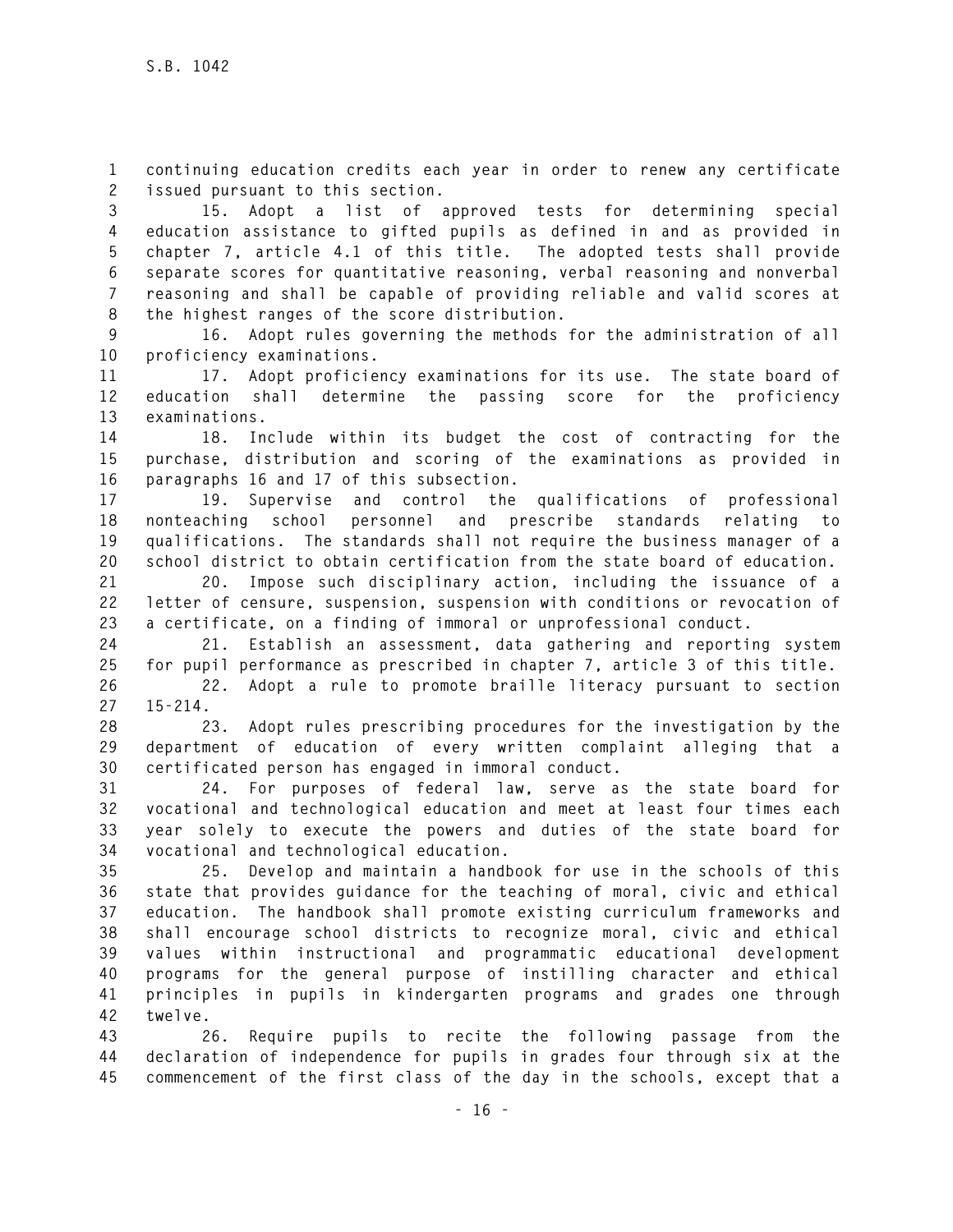**1 pupil shall not be required to participate if the pupil or the pupil's 2 parent or guardian objects:** 

**3 We hold these truths to be self-evident, that all men 4 are created equal, that they are endowed by their creator with 5 certain unalienable rights, that among these are life, liberty 6 and the pursuit of happiness. That to secure these rights, 7 governments are instituted among men, deriving their just 8 powers from the consent of the governed. . . .** 

**9 27. Adopt rules that provide for educator certification reciprocity 10 FOR CERTIFICATES ISSUED PURSUANT TO THIS SECTION. The rules for issuance 11 of a comparable reciprocal educator certificate CERTIFICATION RECIPROCITY 12 shall include a requirement that the applicant possess a comparable valid 13 certification from another state that included passing that state's 14 subject knowledge and professional exams and be in good standing with that 15 other state. An applicant who possesses a valid certification from 16 another state and a fingerprint clearance card pursuant to section 15-534 17 and who is in good standing with that other state shall be issued a 18 COMPARABLE standard teaching certificate without any other requirements 19 from the state board of education or the department of education. A 20 person who is issued a certificate pursuant to this paragraph is not 21 required to meet any requirement prescribed in section 15-533.** 

**22 28. Adopt rules that provide for the presentation of an honorary 23 high school diploma to a person who has never obtained a high school 24 diploma and who meets both of the following requirements:** 

**25 (a) Currently resides in this state.** 

**26 (b) Provides documented evidence from the department of veterans' 27 services that the person enlisted in the armed forces of the United States 28 and served in World War I, World War II, the Korean conflict or the 29 Vietnam conflict.** 

**30 29. Cooperate with the Arizona-Mexico commission in the governor's 31 office and with researchers at universities in this state to collect data 32 and conduct projects in the United States and Mexico on issues that are 33 within the scope of the duties of the department of education and that 34 relate to quality of life, trade and economic development in this state in 35 a manner that will help the Arizona-Mexico commission to assess and 36 enhance the economic competitiveness of this state and of the 37 Arizona-Mexico region.** 

**38 30. Adopt rules to define and provide guidance to schools as to the 39 activities that would constitute immoral or unprofessional conduct of 40 certificated persons.** 

**41 31. Adopt guidelines to encourage pupils in grades nine, ten, 42 eleven and twelve to volunteer for twenty hours of community service 43 before graduation from high school. A school district that complies with 44 the guidelines adopted pursuant to this paragraph is not liable for 45 damages resulting from a pupil's participation in community service unless**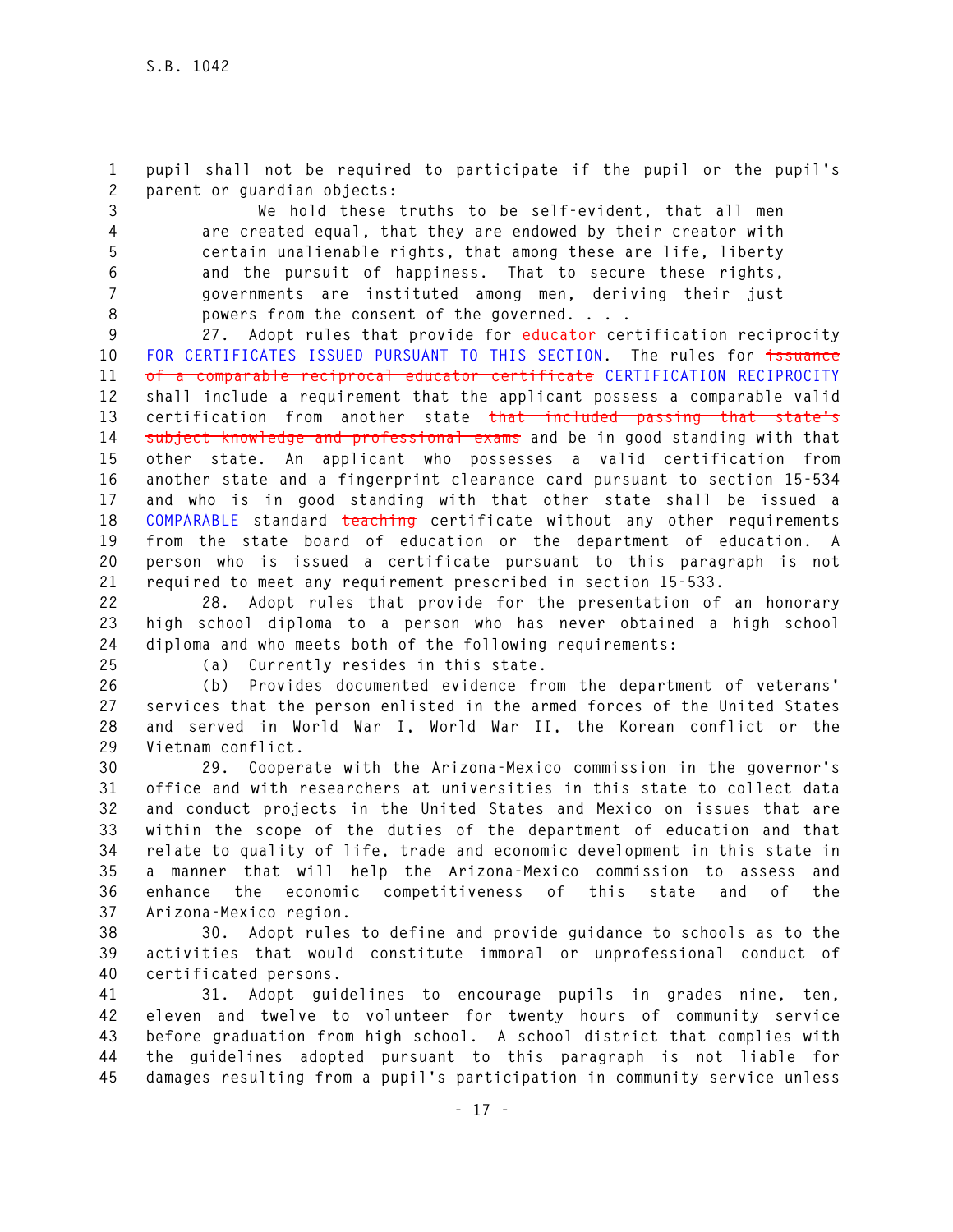**1 the school district is found to have demonstrated wanton or reckless 2 disregard for the safety of the pupil and other participants in community 3 service. For the purposes of this paragraph, "community service" may 4 include service learning. The guidelines shall include the following:** 

**5 (a) A list of the general categories in which community service may 6 be performed.** 

**7 (b) A description of the methods by which community service will be 8 monitored.** 

**9 (c) A consideration of risk assessment for community service 10 projects.** 

**11 (d) Orientation and notification procedures of community service 12 opportunities for pupils entering grade nine, including the development of 13 a notification form. The notification form shall be signed by the pupil 14 and the pupil's parent or guardian, except that a pupil shall not be 15 required to participate in community service if the parent or guardian 16 notifies the principal of the pupil's school in writing that the parent or 17 guardian does not wish the pupil to participate in community service.** 

**18 (e) Procedures for a pupil in grade nine to prepare a written 19 proposal that outlines the type of community service that the pupil would 20 like to perform and the goals that the pupil hopes to achieve as a result 21 of community service. The pupil's written proposal shall be reviewed by a 22 faculty advisor, a guidance counselor or any other school employee who is 23 designated as the community service program coordinator for that school. 24 The pupil may alter the written proposal at any time before performing 25 community service.** 

**26 (f) Procedures for a faculty advisor, a guidance counselor or any 27 other school employee who is designated as the community service program 28 coordinator to evaluate and certify the completion of community service 29 performed by pupils.** 

**30 32. To facilitate the transfer of military personnel and their 31 dependents to and from the public schools of this state, pursue, in 32 cooperation with the Arizona board of regents, reciprocity agreements with 33 other states concerning the transfer credits for military personnel and 34 their dependents. A reciprocity agreement entered into pursuant to this 35 paragraph shall:** 

**36 (a) Address procedures for each of the following:** 

**37 (i) The transfer of student records.** 

**38 (ii) Awarding credit for completed coursework.** 

**39 (iii) Permitting a student to satisfy the graduation requirements 40 prescribed in section 15-701.01 through the successful performance on 41 comparable exit-level assessment instruments administered in another 42 state.** 

**43 (b) Include appropriate criteria developed by the state board of 44 education and the Arizona board of regents.**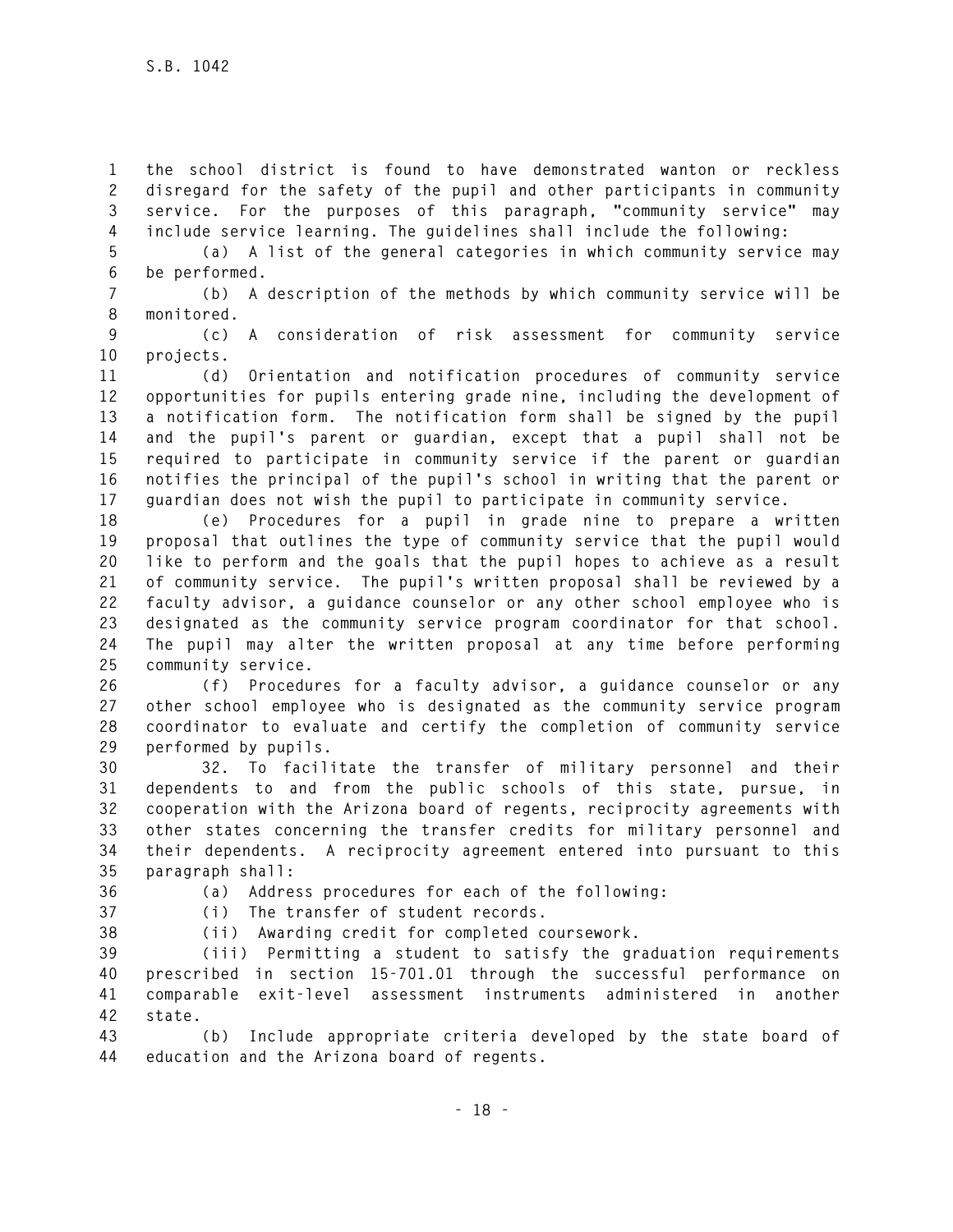**1 33. Adopt guidelines that school district governing boards shall 2 use in identifying pupils who are eligible for gifted programs and in 3 providing gifted education programs and services. The state board of 4 education shall adopt any other guidelines and rules that it deems 5 necessary in order to carry out the purposes of chapter 7, article 4.1 of 6 this title.** 

**7 34. For each of the alternative textbook formats of human-voiced 8 audio, large-print and braille, designate alternative media producers to 9 adapt existing standard print textbooks or to provide specialized 10 textbooks, or both, for pupils with disabilities in this state. Each 11 alternative media producer shall be capable of producing alternative 12 textbooks in all relevant subjects in at least one of the alternative 13 textbook formats. The board shall post the designated list of alternative 14 media producers on its website.** 

**15 35. Adopt a list of approved professional development training 16 providers for use by school districts as provided in section 15-107, 17 subsection J. The professional development training providers shall meet 18 the training curriculum requirements determined by the state board of 19 education in at least the areas of school finance, governance, employment, 20 staffing, inventory and human resources, internal controls and 21 procurement.** 

**22 36. Adopt rules to prohibit a person who violates the notification 23 requirements prescribed in section 15-183, subsection C, paragraph 8 or 24 section 15-550, subsection C from certification pursuant to this title 25 until the person is no longer charged or is acquitted of any offenses 26 listed in section 41-1758.03, subsection B. The board shall also adopt 27 rules to prohibit a person who violates the notification requirements, 28 certification surrender requirements or fingerprint clearance card 29 surrender requirements prescribed in section 15-183, subsection C, 30 paragraph 9 or section 15-550, subsection D from certification pursuant to 31 this title for at least ten years after the date of the violation.** 

**32 37. Adopt rules for the alternative certification of teachers of 33 nontraditional foreign languages that allow for the passing of a 34 nationally accredited test to substitute for the education coursework 35 required for certification.** 

**36 38. Adopt and maintain a model framework for a teacher and 37 principal evaluation instrument that includes quantitative data on student 38 academic progress that accounts for between thirty-three percent and fifty 39 percent of the evaluation outcomes. The framework shall include four 40 performance classifications, designated as highly effective, effective, 41 developing and ineffective, and guidelines for school districts and 42 charter schools to use in their evaluation instruments. The state board 43 of education shall adopt best practices for professional development and 44 evaluator training. The state board of education may periodically make 45 adjustments to align the model framework for teacher and principal**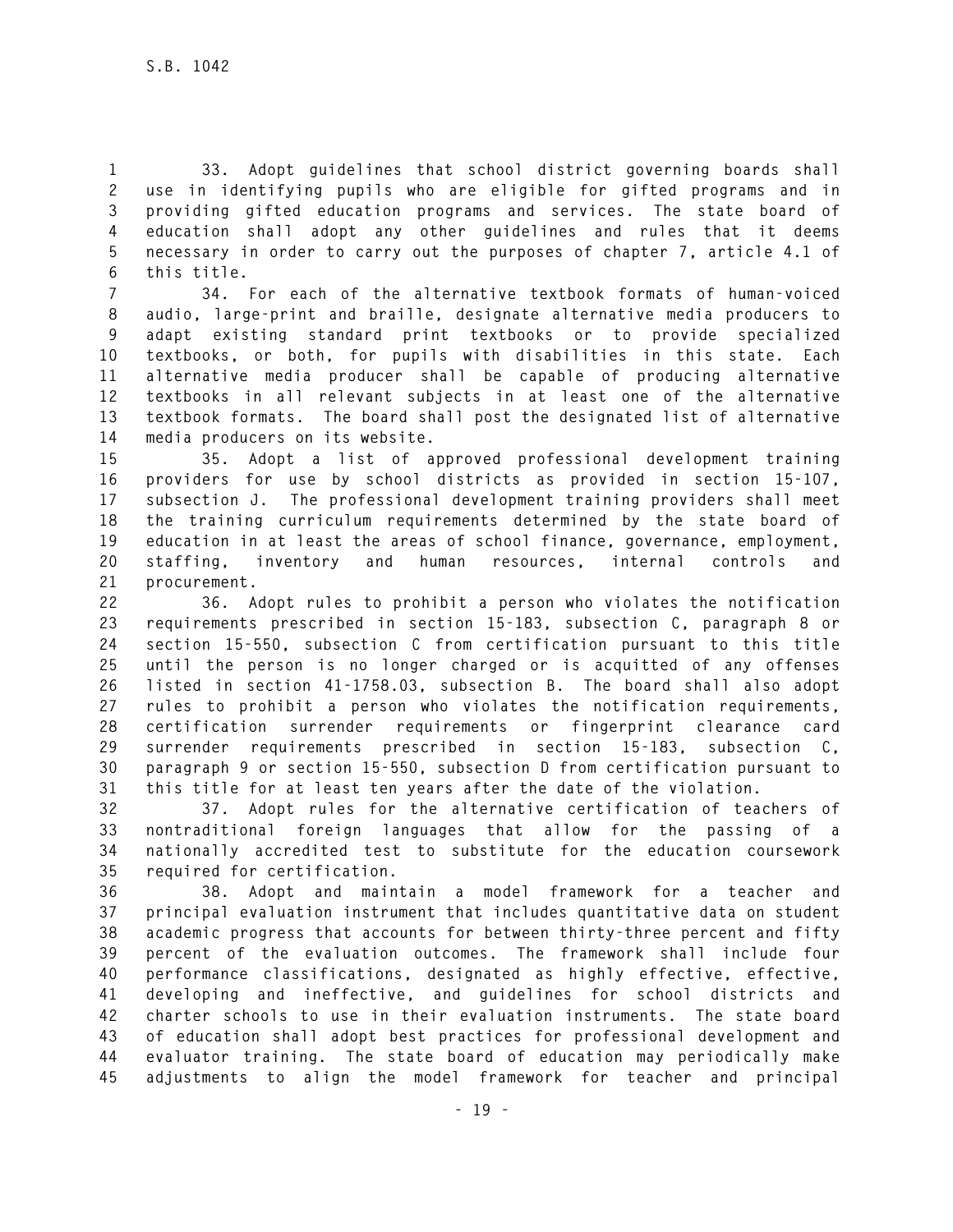**1 evaluations with assessment or data changes at the state level. School 2 districts and charter schools shall use an instrument that meets the data 3 requirements established by the state board of education to annually 4 evaluate individual teachers and principals. School districts and charter 5 schools shall adopt definitions for the performance classifications 6 adopted by the state board of education in a public meeting and apply the 7 performance classifications to their evaluation instruments in a manner 8 designed to improve principal and teacher performance. For charter 9 holders, the principal evaluation instrument applies to each charter 10 school's instructional leader whose primary responsibility is to oversee 11 the academic performance of the charter school. This paragraph does not 12 apply to an officer, director, member or partner of the charter 13 holder. The school district governing board shall discuss at a public 14 meeting at least annually its aggregate performance classifications of 15 principals and teachers.** 

**16 39. Adopt rules to define competency-based educational pathways for 17 college and career readiness that may be used by schools. The rules shall 18 include the following components:** 

**19 (a) The establishment of learning outcomes that will be expected 20 for students in a particular subject.** 

**21 (b) A process and criteria by which assessments may be identified 22 or established to determine if students have reached the desired 23 competencies in a particular subject.** 

**24 (c) A mechanism to allow pupils in grades seven through twelve who 25 have demonstrated competency in a subject to immediately obtain credit for 26 the mastery of that subject. The rules shall include a list of applicable 27 subjects, including the level of competency required for each subject.** 

**28 40. In consultation with the department of health services, the 29 department of education, medical professionals, school health 30 professionals, school administrators and an organization that represents 31 school nurses in this state, adopt rules that prescribe the following for 32 school districts and charter schools:** 

**33 (a) Annual training in the administration of auto-injectable 34 epinephrine, as directed on the prescription protocol, for designated 35 medical and nonmedical school personnel. The annual training prescribed 36 in this subdivision is optional during any fiscal year in which sufficient 37 monies are not appropriated by the legislature during that fiscal year to 38 provide for the purchase of two juvenile doses and two adult doses of 39 epinephrine auto-injectors at each public school in this state and if the 40 school does not stock two juvenile doses and two adult doses of 41 epinephrine auto-injectors at the school during that fiscal year.** 

**42 (b) Annual training for all school site personnel on the 43 recognition of anaphylactic shock symptoms and the procedures to follow 44 when anaphylactic shock occurs, following the national guidelines of the 45 American academy of pediatrics. The annual training prescribed in this**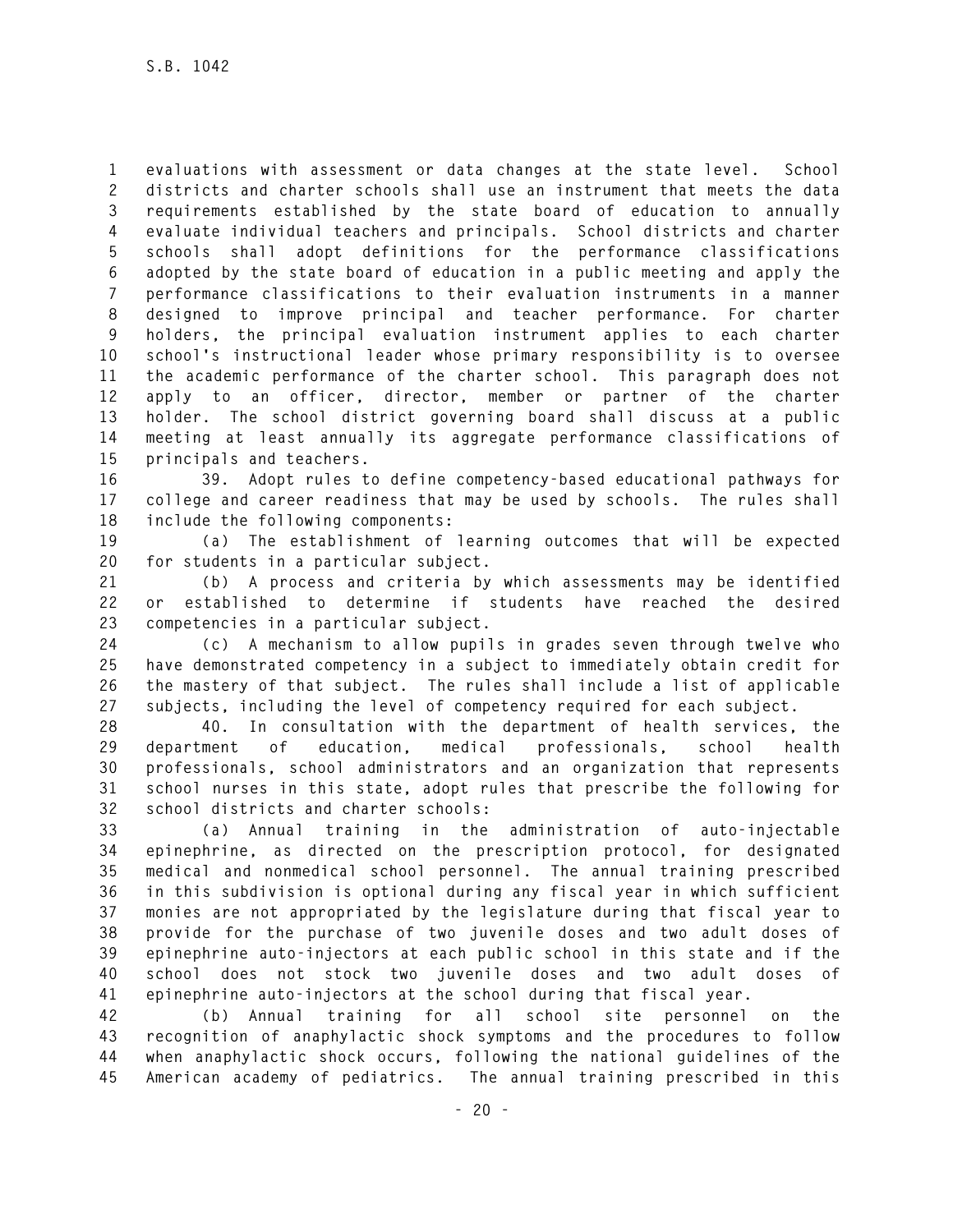**1 subdivision is optional during any fiscal year in which sufficient monies 2 are not appropriated by the legislature during that fiscal year to provide 3 for the purchase of two juvenile doses and two adult doses of epinephrine 4 auto-injectors at each public school in this state and if the school does 5 not stock two juvenile doses and two adult doses of epinephrine 6 auto-injectors at the school during that fiscal year.** 

**7 (c) Procedures for the administration of epinephrine auto-injectors 8 in emergency situations, as directed on the prescription protocol.** 

**9 (d) Procedures for annually requesting a standing order for 10 epinephrine auto-injectors pursuant to section 15-157 from the chief 11 medical officer of the department of health services, the chief medical 12 officer of a county health department, a doctor of medicine licensed 13 pursuant to title 32, chapter 13 or a doctor of osteopathy OSTEOPATHIC 14 MEDICINE licensed pursuant to title 32, chapter 17.** 

**15 (e) Procedures for reporting the use of epinephrine auto-injectors 16 to the department of health services.** 

**17 B. The state board of education may:** 

**18 1. Contract.** 

**19 2. Sue and be sued.** 

**20 3. Distribute and score the tests prescribed in chapter 7, article 21 3 of this title.** 

**22 4. Provide for an advisory committee to conduct hearings and 23 screenings to determine whether grounds exist to impose disciplinary 24 action against a certificated person, whether grounds exist to reinstate a 25 revoked or surrendered certificate and whether grounds exist to approve or 26 deny an initial application for certification or a request for renewal of 27 a certificate. The board may delegate its responsibility to conduct 28 hearings and screenings to its advisory committee. Hearings shall be 29 conducted pursuant to title 41, chapter 6, article 6.** 

**30 5. Proceed with the disposal of any complaint requesting 31 disciplinary action or with any disciplinary action against a person 32 holding a certificate as prescribed in subsection A, paragraph 14 of this 33 section after the suspension or expiration of the certificate or surrender 34 of the certificate by the holder.** 

**35 6. Assess costs and reasonable attorney fees against a person who 36 files a frivolous complaint or who files a complaint in bad faith. Costs 37 assessed pursuant to this paragraph shall not exceed the expenses incurred 38 by the department of education in the investigation of the complaint.** 

**39 C. Placement decisions of teaching intern certificate holders 40 issued pursuant to subsection A, paragraph 14, subdivision (a) of this 41 section and section 15-552 shall be based on agreements between the 42 teacher preparation provider, the provider's partner organizations and the 43 local education agency. The practices of the department of education and 44 the rules and policies of the state board of education may not restrict 45 placement of teaching intern certification holders based on local**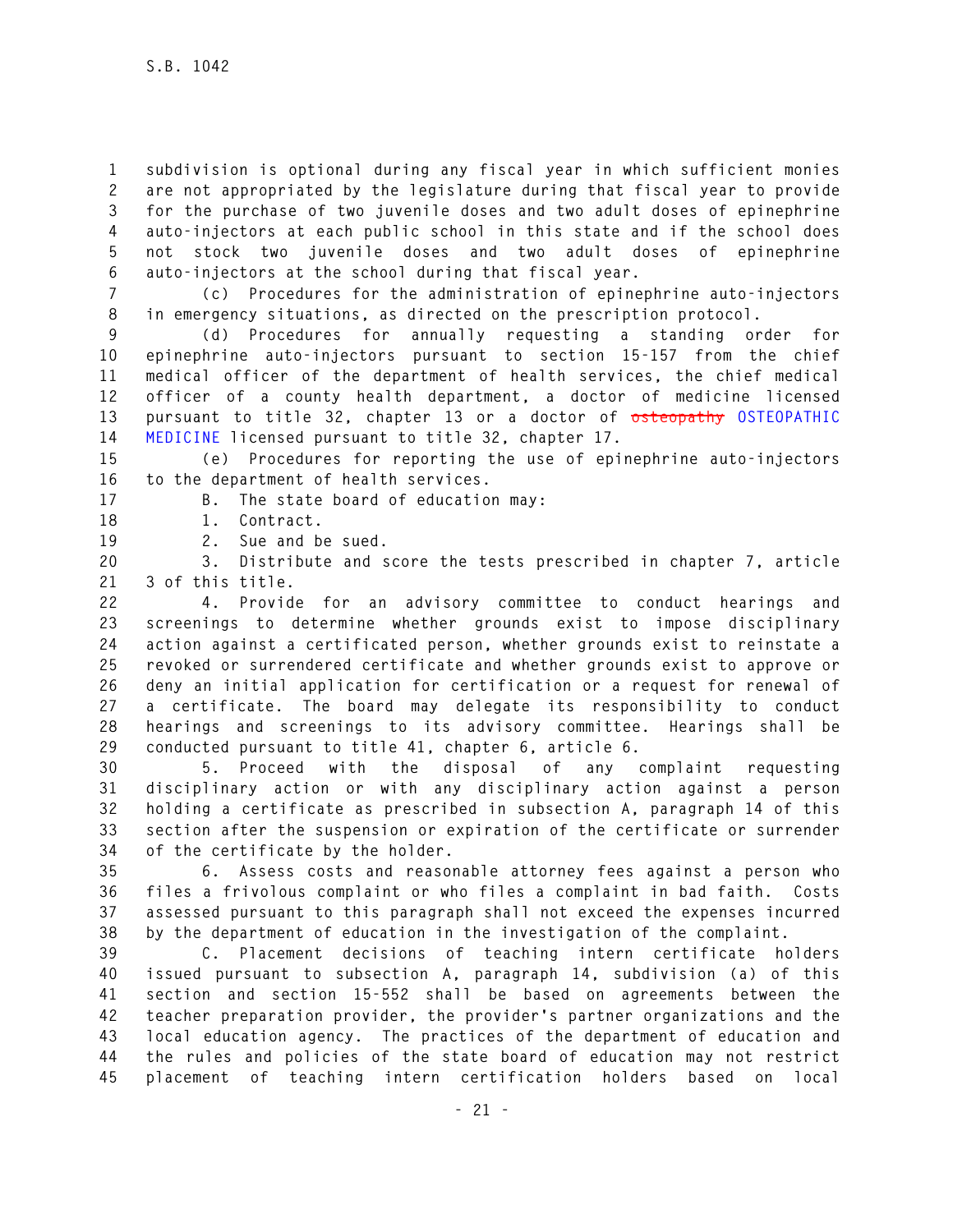**1 education agency instructional models and may only consider the academic 2 quality of the school, the effectiveness of the teaching intern 3 certification holder's on-site mentor and the opportunity for a wide 4 variety of schools and school models to access teaching intern 5 certification holders. 6 Sec. 3. Section 15-532, Arizona Revised Statutes, is amended to 7 read: 8 15-532. Examination on state and United States constitutions; 9 reciprocity requirement; exemption; 10 intergovernmental agreement or contract for 11 administration and evaluation 12 A. A person WHO IS applying for a certificate authorizing the 13 person to become a teacher in a school, in addition to fingerprinting and 14 other requirements, shall either complete the required classes or pass a 15 satisfactory examination on the provisions and principles of the 16 Constitutions of the United States and Arizona. 17 B. A person who has not met the requirements of this section at the 18 time application is made but who has met all other requirements shall be 19 granted a certificate for at least three years, except that a person who 20 has not met the requirements of this section but who has met all other 21 requirements and who applies for a certificate authorizing the person to 22 teach an academic course that focuses predominantly on history, 23 government, social studies, citizenship, law or civics shall be granted a 24 certificate for not more than one year. No additional certificate may be 25 granted until all requirements have been fulfilled as provided by the 26 regulations of the state board of education governing certification of 27 teachers. A PERSON WHO IS APPLYING FOR RECIPROCITY PURSUANT TO SECTION 28 15-203, SUBSECTION A, PARAGRAPH 27 SHALL BE ISSUED A STANDARD CERTIFICATE 29 AND DEMONSTRATE COMPLETION OF THE REQUIREMENTS PURSUANT TO THE TIMELINES 30 ESTABLISHED IN THIS SECTION. THE DEPARTMENT OF EDUCATION OR STATE BOARD 31 OF EDUCATION MAY TEMPORARILY SUSPEND THE STANDARD CERTIFICATE OF A PERSON 32 WHO FAILS TO MEET THE REQUIREMENTS OF THIS SECTION WITHIN THE PRESCRIBED 33 TIMEFRAMES. A CERTIFICATE THAT IS TEMPORARILY SUSPENDED PURSUANT TO THIS 34 SUBSECTION IS NOT CONSIDERED A DISCIPLINARY ACTION AND A PERSON SHALL BE 35 ALLOWED TO CORRECT THE DEFICIENCY WITHIN THE REMAINING TIME OF THE 36 STANDARD CERTIFICATION.**

**37 C. A noncertified person, qualified under the federal and state 38 plans for vocational education, shall be exempt from this section for the 39 purpose of acting as an instructor for special adult and evening classes.** 

**40 D. The state board of education may enter into intergovernmental 41 agreements or contracts pursuant to title 11, chapter 7, article 3 for the 42 administration and evaluation of the examination on the provisions and 43 principles of the Constitutions of the United States and Arizona. 44 Notwithstanding section 15-531, the intergovernmental agreement or 45 contract shall specify the fee for the administration and evaluation of**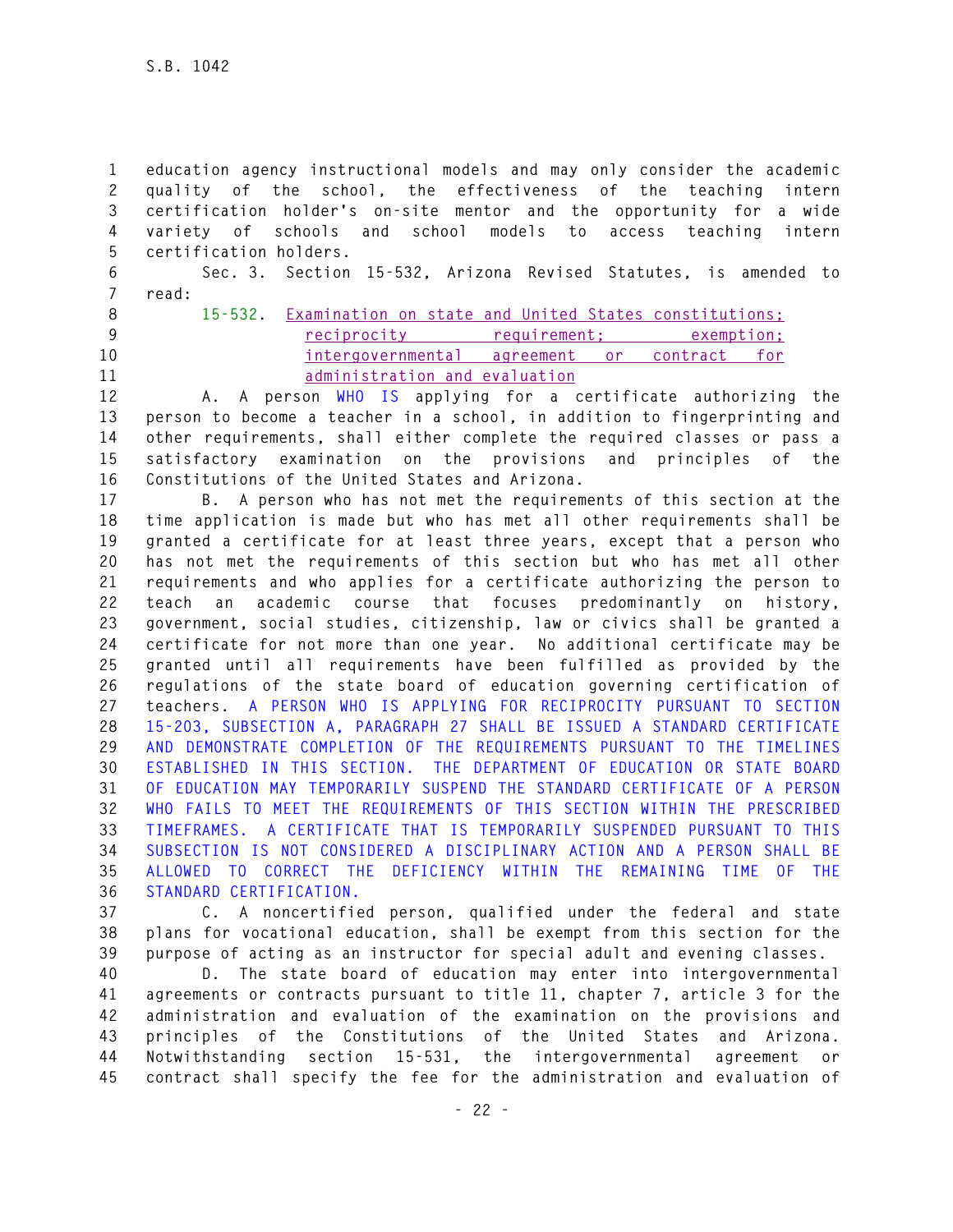**1 the examination and may provide for the retention of all or part of the 2 monies by the contractor administering and evaluating the examination.** 

**3 E. A university under the jurisdiction of the Arizona board of 4 regents shall offer the classes required by this section to students who 5 are pursuing a bachelor of arts degree in education or a bachelor of 6 science degree in education at that university.** 

**7 Sec. 4. Section 15-533, Arizona Revised Statutes, is amended to 8 read:** 

**9 15-533. Proficiency examination; examination reciprocity**

**10 A. To qualify for either a basic or standard teaching certificate, 11 or equivalent certificate later adopted by the state board of education, a 12 person must pass each component of the proficiency examination developed 13 and administered by the state board of education. The proficiency 14 examination shall consist of only a professional knowledge test and a 15 subject knowledge test.** 

**16 B. A person is not required to take the examination if the person 17 possesses a comparable valid certification from another state and is in 18 good standing with that other state pursuant to section 15-203, subsection 19 A, paragraph 27.** 

**20 C. A PERSON WHO IS APPLYING FOR A STANDARD CERTIFICATE, OR ANY 21 OTHER CERTIFICATE ADOPTED BY THE STATE BOARD OF EDUCATION, IS NOT REQUIRED 22 TO TAKE THE PROFESSIONAL KNOWLEDGE TEST, THE SUBJECT KNOWLEDGE TEST OR THE 23 ENTIRE PROFICIENCY EXAMINATION IF THE PERSON HAS PASSED CORRESPONDING 24 PORTIONS OF AN EXAMINATION ADOPTED BY A STATE AGENCY IN ANOTHER STATE THAT 25 IS SUBSTANTIALLY SIMILAR TO THE EXAMINATION ADOPTED BY THE STATE BOARD OF 26 EDUCATION. A PERSON WHO IS APPLYING FOR A STANDARD CERTIFICATE, OR ANY 27 OTHER CERTIFICATE ADOPTED BY THE STATE BOARD OF EDUCATION, IS NOT REQUIRED 28 TO TAKE ANY PORTION OF THE PROFICIENCY EXAMINATION IF THE PERSON HAS BEEN 29 A FULL-TIME TEACHER IN ANY STATE, INCLUDING THIS STATE, FOR AT LEAST THREE 30 YEARS IN THE SAME AREA OF CERTIFICATION IN WHICH THE PERSON IS APPLYING 31 FOR CERTIFICATION IN THIS STATE. A person is not required to take the 32 subject knowledge portion of the examination if the person has obtained a 33 master's degree in that subject area at an accredited institution of 34 higher education according to an official transcript issued from the 35 institution.** 

**36 D. AN APPLICANT FOR A STANDARD CERTIFICATE OR ANY OTHER CERTIFICATE 37 ADOPTED BY THE STATE BOARD OF EDUCATION MAY DEMONSTRATE SUBJECT KNOWLEDGE 38 PROFICIENCY INSTEAD OF TAKING THE SUBJECT KNOWLEDGE TEST REQUIRED PURSUANT 39 TO THIS SECTION BY MEETING ANY OF THE FOLLOWING:** 

**40 1. HAS TAUGHT COURSES RELEVANT TO A CONTENT AREA OR SUBJECT MATTER 41 FOR THE LAST TWO CONSECUTIVE YEARS AND FOR A TOTAL OF AT LEAST THREE YEARS 42 AT ONE OR MORE REGIONALLY OR NATIONALLY ACCREDITED PUBLIC OR PRIVATE 43 POSTSECONDARY INSTITUTIONS. A PERSON SHALL DEMONSTRATE COMPLIANCE WITH 44 THIS REQUIREMENT BY PROVIDING THE STATE BOARD WITH WRITTEN PROOF OF**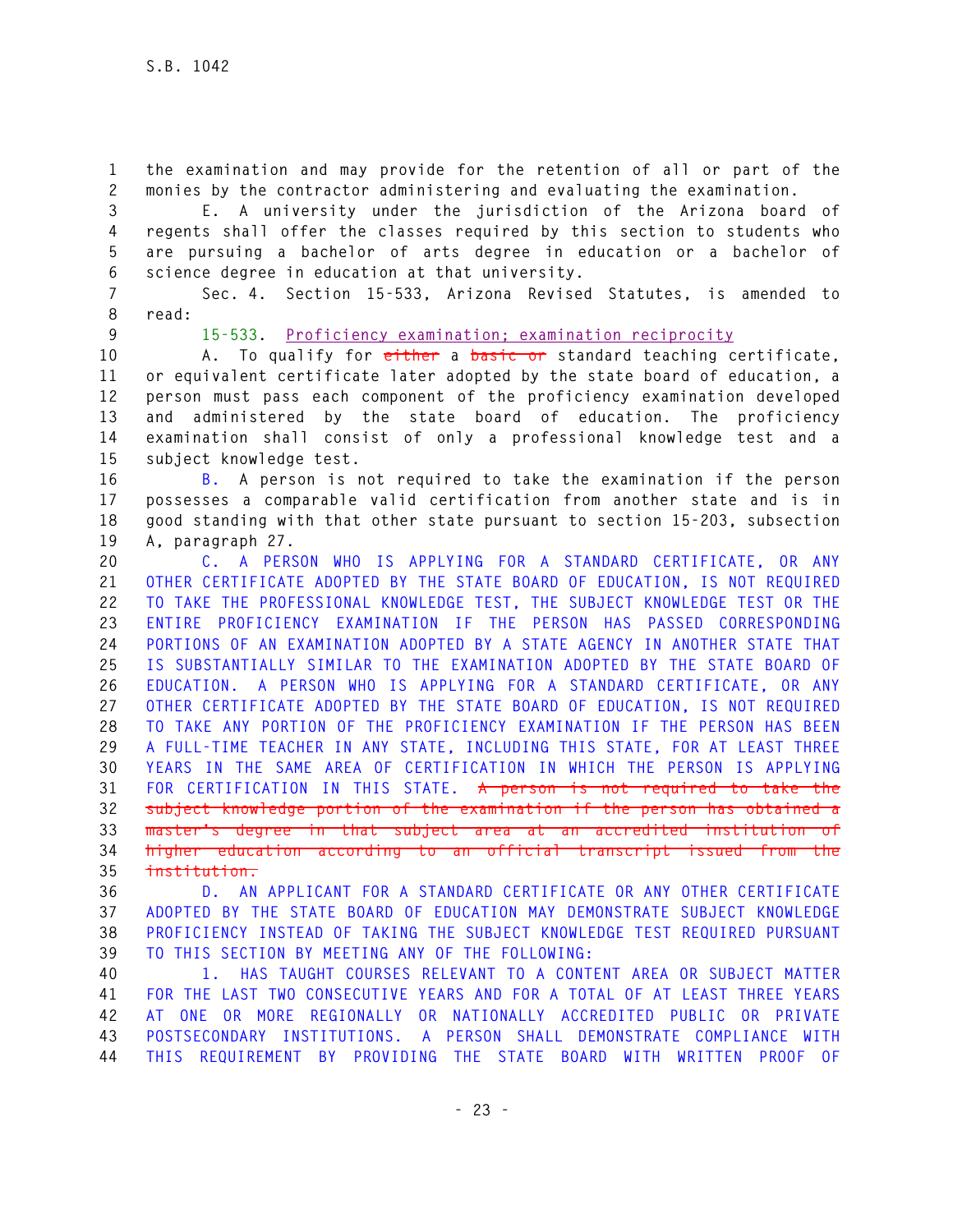**1 EMPLOYMENT FOR SPECIFIC DURATIONS FROM ONE OR MORE QUALIFYING 2 POSTSECONDARY INSTITUTIONS.** 

**3 2. HAS EITHER A BACCALAUREATE DEGREE, A MASTER'S DEGREE OR A 4 DOCTORAL DEGREE IN A SUBJECT AREA THAT IS RELEVANT TO A CONTENT AREA OR 5 SUBJECT MATTER TAUGHT IN PUBLIC SCHOOLS.** 

**6 3. DEMONSTRATES EXPERTISE THROUGH RELEVANT WORK EXPERIENCE OF AT 7 LEAST FIVE YEARS IN A FIELD THAT IS RELEVANT TO A CONTENT AREA OR SUBJECT 8 MATTER TAUGHT IN PUBLIC SCHOOLS. A PERSON SHALL DEMONSTRATE COMPLIANCE 9 WITH THIS REQUIREMENT BY PROVIDING THE STATE BOARD WITH WRITTEN PROOF OF 10 EMPLOYMENT.** 

**11 E. A person who obtained structured English immersion training in 12 another state that the state board of education determines is comparable 13 to the structured English immersion training required in this state shall 14 not be required to obtain additional structured English immersion training 15 in this state pursuant to section 15-756.09.** 

**16 F. The state board of education may grant a basic or standard 17 teaching certificate for at least three years to a teacher who has not met 18 the requirement REQUIREMENTS of this section at the time of application.** 

**19 B. G. A person is not required to pass the proficiency examination 20 or the equivalent examination more than once. The state board of**  21 education may adopt rules to modify the requirements of subsection  $\star$  B OR **22 C of this section for persons who have taught, obtained certification or 23 obtained a master's degree in another country.** 

**24 C. H. A person who is not required to pass the proficiency 25 examination developed and administered in this state by the state board of 26 education pursuant to subsection A or B of this section shall only be 27 granted reciprocity for those proficiency examinations required in this 28 state that pertain to the grade levels and content areas that the person 29 is certified to teach in another state.** 

**30 Sec. 5. Title 15, chapter 5, article 3, Arizona Revised Statutes, 31 is amended by adding section 15-553, to read:** 

**32 15-553. School districts and charter schools; classroom-based 33 preparation program providers; teacher** 

## **34 certification; rules**

**35 A. IN ADDITION TO ANY ALTERNATIVE PREPARATION PROGRAM PROVIDER PATH 36 APPROVED BY THE STATE BOARD OF EDUCATION, A SCHOOL DISTRICT OR CHARTER 37 SCHOOL MAY APPLY TO THE STATE BOARD OF EDUCATION FOR AUTHORITY TO APPROVE 38 THE CERTIFICATION OF TEACHERS AS A CLASSROOM-BASED PREPARATION PROGRAM 39 PROVIDER.** 

**40 B. THE STATE BOARD OF EDUCATION SHALL ADOPT RULES, POLICIES AND 41 PROCEDURES TO BE ADMINISTERED BY THE DEPARTMENT OF EDUCATION. THE RULES 42 MAY NOT BE MORE RESTRICTIVE OR REQUIRE MORE THAN IS PRESCRIBED IN THIS 43 SUBSECTION. THE RULES SHALL FACILITATE THE APPROVAL AND CERTIFICATION 44 PROCESS PURSUANT TO THIS SECTION AND PROVIDE FOR ALL OF THE FOLLOWING:**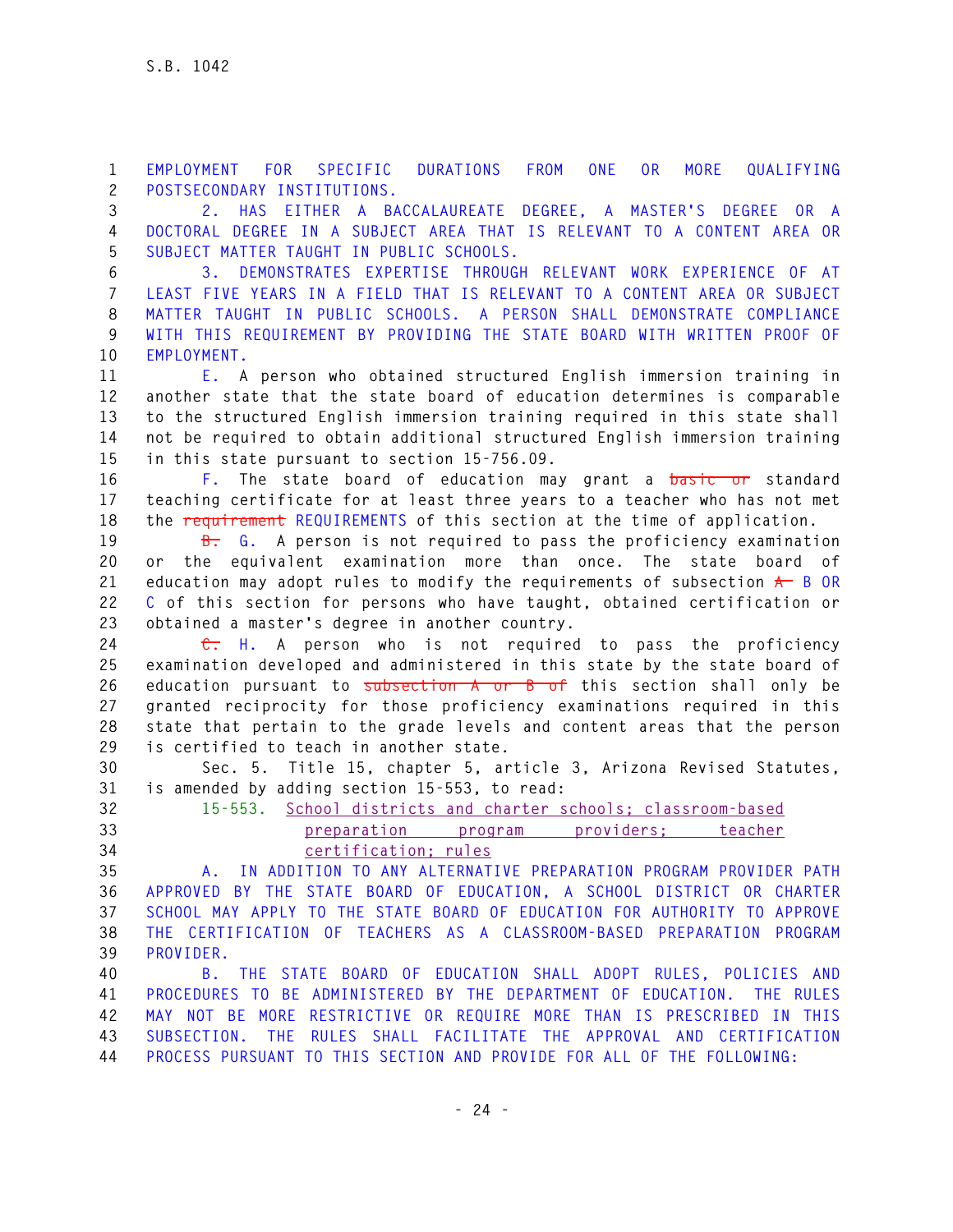**1 1. THE SUPERINTENDENT OF A SCHOOL DISTRICT OR THE PRINCIPAL OF A 2 CHARTER SCHOOL MUST VERIFY THAT THE APPLICANT FOR CERTIFICATION HAS MADE 3 SATISFACTORY PROGRESS AND ACHIEVEMENT WITH STUDENTS. A TEACHER WHO IS 4 TEACHING COURSES OR SUBJECTS THAT ARE TESTED BY THE STATEWIDE ASSESSMENT 5 PURSUANT TO SECTION 15-741 MAY NOT RECEIVE A CERTIFICATE PURSUANT TO THIS 6 SECTION UNTIL THE TEACHER HAS BEEN IN THE CLASSROOM FOR AT LEAST TWO YEARS 7 AND STUDENT DATA HAS BEEN SUBMITTED BY THE SCHOOL DISTRICT OR CHARTER 8 SCHOOL CONFIRMING THAT THE TEACHER'S STUDENTS, AT THE END OF THE SCHOOL 9 YEAR, EITHER ARE PERFORMING AT GRADE LEVEL OR HAVE ACHIEVED AT LEAST ONE 10 YEAR OF ACADEMIC GROWTH AT A RATE EQUIVALENT TO THE STATE AVERAGE FOR THE 11 STUDENTS' ASSOCIATED PEER GROUPS.** 

**12 2. FOR INFORMATIONAL PURPOSES ONLY, ALLOW A SCHOOL DISTRICT OR 13 CHARTER SCHOOL TO SUBMIT A PROGRAM SEQUENCE OR TRAINING SCHEDULE ALONG 14 WITH ANY INFORMATION REGARDING MENTORING AND COACHING OF TEACHER 15 CANDIDATES.** 

**16 3. A SCHOOL DISTRICT OR CHARTER SCHOOL MUST SUBMIT DATA SUPPORTING 17 THE EFFICACY OF THE SCHOOL DISTRICT'S OR CHARTER SCHOOL'S TEACHER 18 PREPARATION PROGRAM. A SCHOOL DISTRICT OR CHARTER SCHOOL MAY CONTRACT 19 WITH A THIRD-PARTY PROVIDER TO PROVIDE THE TEACHER PREPARATION PROGRAM AND 20 MAY USE THAT PROGRAM'S EFFICACY DATA TO MEET THE REQUIREMENTS OF THIS 21 PARAGRAPH.** 

**22 4. A SCHOOL DISTRICT OR CHARTER SCHOOL MAY ADOPT STUDENT 23 ACHIEVEMENT REQUIREMENTS THAT EXCEED THE STUDENT ACHIEVEMENT REQUIREMENTS 24 PRESCRIBED BY THIS SECTION.** 

**25 5. AN APPLICANT FOR CERTIFICATION PURSUANT TO THIS SECTION MUST 26 HOLD AT LEAST A BACHELOR'S DEGREE FROM AN ACCREDITED PUBLIC OR PRIVATE 27 POSTSECONDARY INSTITUTION AND MEET BACKGROUND AND FINGERPRINT CLEARANCE 28 CARD REQUIREMENTS PURSUANT TO SECTION 15-534.** 

**29 6. AN APPLICANT PURSUING CERTIFICATION PURSUANT TO THIS SECTION 30 MUST DEMONSTRATE SUBJECT KNOWLEDGE AND PROFESSIONAL KNOWLEDGE THROUGH ANY 31 AVAILABLE OPTION PURSUANT TO SECTION 15-533.** 

**32 C. ON THE SUBMISSION OF VERIFICATION FROM A SCHOOL DISTRICT OR 33 CHARTER SCHOOL THAT THE REQUIREMENTS PRESCRIBED IN THIS SECTION HAVE BEEN 34 MET, THE STATE BOARD SHALL ISSUE A CLASSROOM-BASED STANDARD TEACHING 35 CERTIFICATE TO THE TEACHER PURSUANT TO SECTION 15-203.** 

**36 D. A SCHOOL DISTRICT OR CHARTER SCHOOL MAY EMPLOY AND ENROLL 37 EMERGENCY TEACHER CERTIFICATION HOLDERS WITH A BACHELOR'S DEGREE INTO ITS 38 CLASSROOM-BASED PREPARATION PROGRAM. NOTWITHSTANDING ANY OTHER LAW AND 39 BEGINNING IN SCHOOL YEAR 2020-2021, A SCHOOL DISTRICT MAY HIRE AND ENROLL 40 INTO ITS CLASSROOM-BASED PREPARATION PROGRAM ANY TEACHING CANDIDATE WHO 41 MEETS THE REQUIREMENTS OF SUBSECTION B, PARAGRAPH 5 OF THIS SECTION.**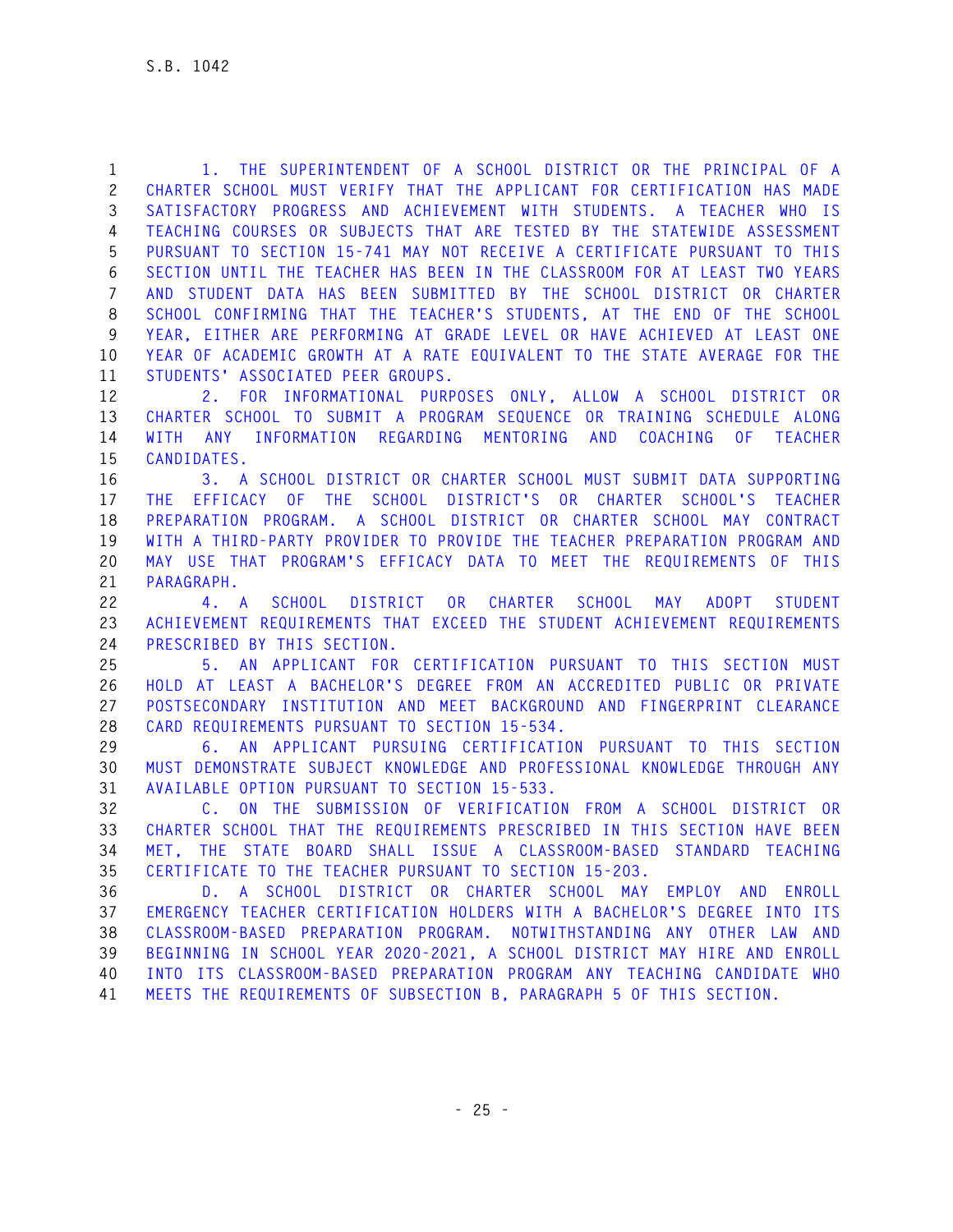**1 Sec. 6. Section 15-782.01, Arizona Revised Statutes, is amended to 2 read: 3 15-782.01. Instructors; specialized teaching certificate; 4 qualifications; rules; definition 5 A. In addition to any other current certification issued, the state 6 board of education shall issue a specialized standard teaching certificate 7 in STEM OR career and technical education to a person who provides 8 instruction in a career and technical education course or program OR 9 STEM-RELATED COURSE that is offered by a school district or joint 10 technical education district if the person does all of the following: 11 1. Demonstrates expertise in the subject matter in which the person 12 will provide instruction. 13 2. Demonstrates at least five years of work experience in the 14 subject matter in which the person will provide instruction. 15 3. Complies with the fingerprinting and background check 16 requirements prescribed in section 15-512. 17 B. The state board of education shall adopt rules to carry out the 18 purposes of this section. A person who is issued a certificate pursuant to 19 this section is not required to meet any requirement prescribed in section 20 15-532, 15-533 or 15-756.09 or as may be further prescribed by law. 21 C. FOR THE PURPOSES OF THIS SECTION, "STEM" MEANS SCIENCE, 22 TECHNOLOGY, ENGINEERING AND MATHEMATICS. 23 Sec. 7. Alternative teacher and administrator preparation 24 programs; state board of education; rules 25 A. The state board of education shall immediately begin the process 26 of adopting new rules for the approval of alternative teacher and 27 administrator preparation programs that are substantially different from 28 the rules established for the approval of traditional teacher and 29 administrator preparation programs pursuant to section 15-203, subsection 30 A, paragraph 14, subdivision (a), Arizona Revised Statutes, as amended by 31 this act. The state board of education shall also revise state board 32 rules to eliminate the issuance of provisional certificates and issue 33 standard certificates to applicants from all available certification 34 pathways. 35 B. The state board of education shall adopt the new rules required 36 by subsection A of this section on or before November 15, 2017. Before 37 the adoption of any rules pursuant to this section, the state board of 38 education shall submit drafts of any proposed rules to the governor, the 39 chairperson of the senate education committee and the chairperson of the 40 house of representatives education committee. 41 C. Through June 30, 2022, the state board of education shall allow 42 an alternative preparation program provider that is a nonprofit 43 organization under section 501(c)(3) of the internal revenue code, that 44 operates in at least five states and that has been in operation for at** 

**45 least ten years to be approved for at least five years in order to prepare**